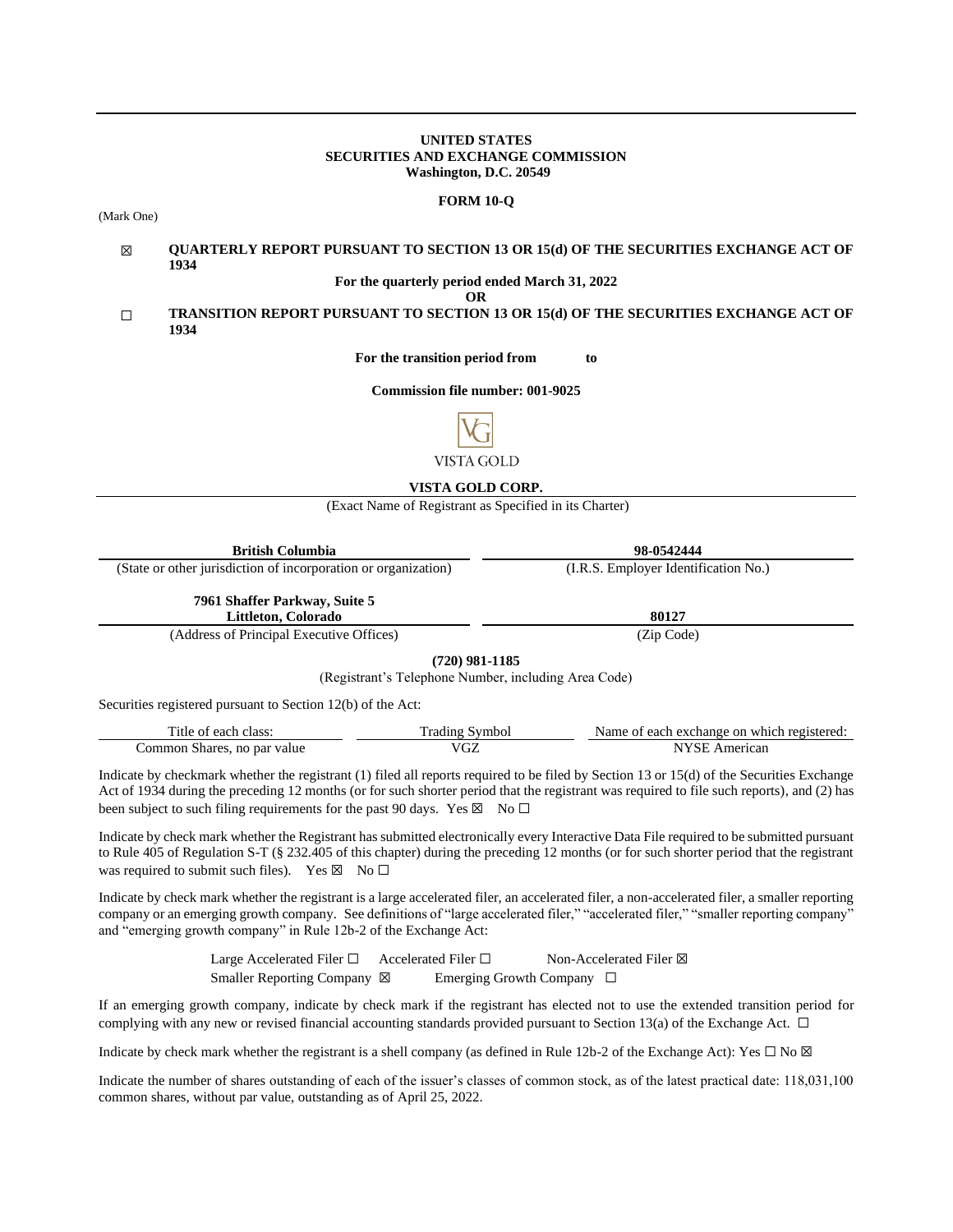# **VISTA GOLD CORP. FORM 10-Q For the Quarter Ended March 31, 2022 INDEX**

|                                                                         | Page |  |  |  |
|-------------------------------------------------------------------------|------|--|--|--|
| <b>PART I – FINANCIAL INFORMATION</b>                                   |      |  |  |  |
| <b>ITEM 1. CONDENSED CONSOLIDATED FINANCIAL STATEMENTS</b>              | 3    |  |  |  |
| ITEM 2. MANAGEMENT'S DISCUSSION AND ANALYSIS OF FINANCIAL CONDITION AND | 12   |  |  |  |
| <b>RESULTS OF OPERATIONS</b>                                            |      |  |  |  |
| <b>ITEM 4. CONTROLS AND PROCEDURES</b>                                  | 20   |  |  |  |
| <b>PART II - OTHER INFORMATION</b>                                      |      |  |  |  |
| <b>ITEM 1. LEGAL PROCEEDINGS</b>                                        | 21   |  |  |  |
| <b>ITEM 1A. RISK FACTORS</b>                                            | 21   |  |  |  |
| ITEM 2. UNREGISTERED SALES OF EQUITY SECURITIES AND USE OF PROCEEDS     | 21   |  |  |  |
| <b>ITEM 3. DEFAULTS UPON SENIOR SECURITIES</b>                          | 21   |  |  |  |
| <b>ITEM 4. MINE SAFETY DISCLOSURE</b>                                   | 21   |  |  |  |
| <b>ITEM 5. OTHER INFORMATION</b>                                        | 21   |  |  |  |
| <b>ITEM 6. EXHIBITS</b>                                                 | 22   |  |  |  |
| <b>SIGNATURES</b>                                                       |      |  |  |  |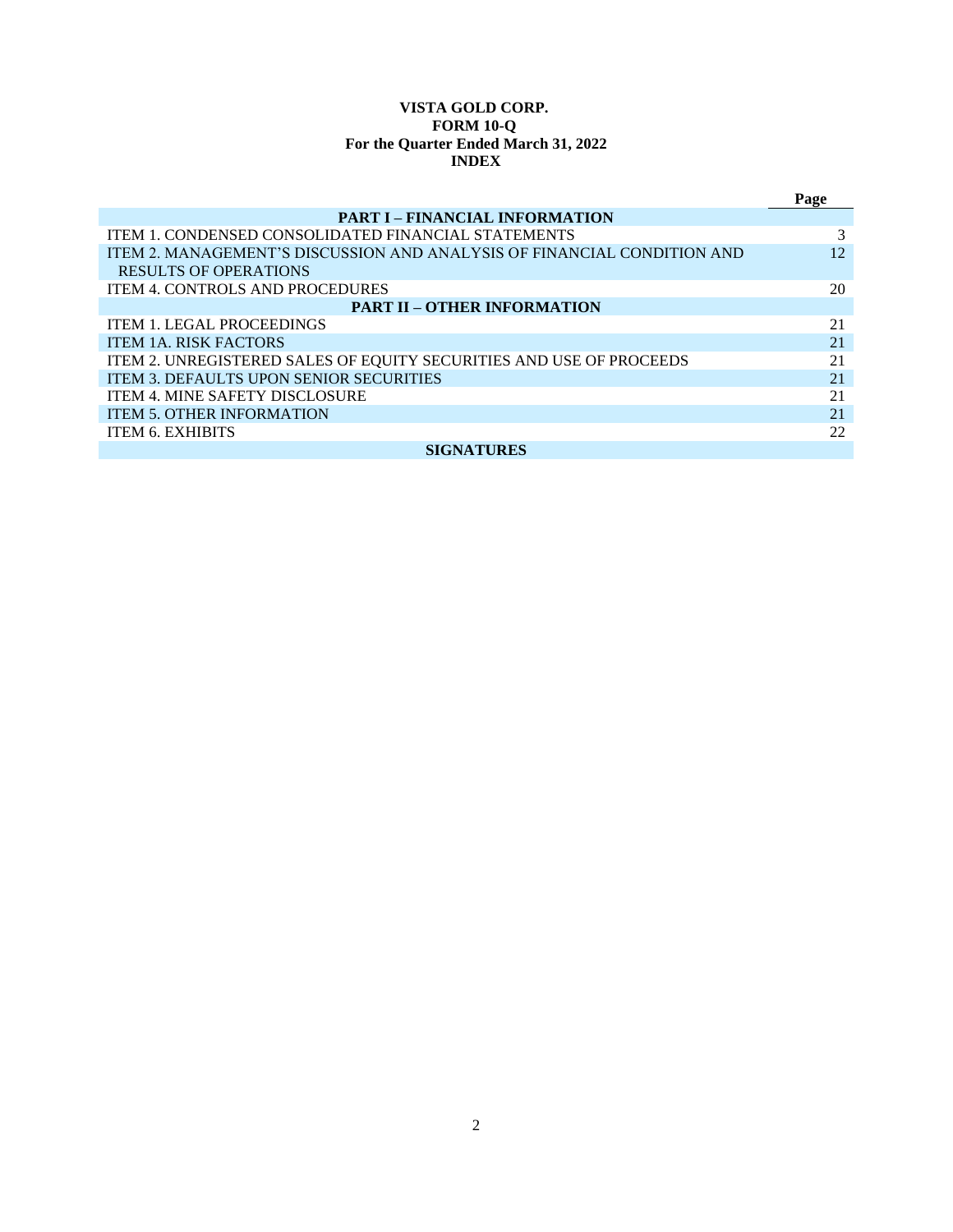# <span id="page-2-1"></span><span id="page-2-0"></span>**PART I**

# **ITEM 1. CONDENSED CONSOLIDATED FINANCIAL STATEMENTS.**

### **VISTA GOLD CORP. UNAUDITED CONDENSED CONSOLIDATED BALANCE SHEETS (Dollar amounts in U.S. dollars and in thousands, except shares)**

|                                                                                |               | March 31,<br>2022 | December 31,<br>2021 |            |
|--------------------------------------------------------------------------------|---------------|-------------------|----------------------|------------|
| Assets:                                                                        |               |                   |                      |            |
| Current assets:                                                                |               |                   |                      |            |
| Cash and cash equivalents                                                      | $\mathcal{S}$ | 12,484            | $\mathcal{S}$        | 12,757     |
| Short-term investments (Note 3)                                                |               | 373               |                      | 384        |
| Other current assets                                                           |               | 663               |                      | 811        |
| Total current assets                                                           |               | 13,520            |                      | 13,952     |
|                                                                                |               |                   |                      |            |
| Non-current assets:                                                            |               |                   |                      |            |
| Mineral properties (Note 4)                                                    |               | 2.146             |                      | 2,146      |
| Plant and equipment, net (Note 5)                                              |               | 224               |                      | 233        |
| Right-of-use assets                                                            |               | 8                 |                      | 12         |
| Total non-current assets                                                       |               | 2,378             |                      | 2,391      |
| <b>Total assets</b>                                                            | \$            | 15,898            | \$                   | 16,343     |
|                                                                                |               |                   |                      |            |
| Liabilities and Shareholders' Equity:                                          |               |                   |                      |            |
| Current liabilities:                                                           |               |                   |                      |            |
| Accounts payable                                                               | \$            | 722               | \$                   | 566        |
| Accrued liabilities and other                                                  |               | 820               |                      | 839        |
| Deferred option gain (Note 4)                                                  |               |                   |                      | 383        |
| Total current liabilities                                                      |               | 1,542             |                      | 1,788      |
| Non-current liabilities:                                                       |               |                   |                      |            |
| Provision for environmental liability (Note 7)                                 |               | 240               |                      | 240        |
| Other liabilities                                                              |               | 25                |                      | 21         |
| Total non-current liabilities                                                  |               | 265               |                      | 261        |
| <b>Total liabilities</b>                                                       |               | 1,807             |                      | 2,049      |
| Commitments and contingencies (Note 8)                                         |               |                   |                      |            |
| Shareholders' equity:                                                          |               |                   |                      |            |
| Common shares, no par value - unlimited shares authorized; shares outstanding: |               |                   |                      |            |
| 2022 - 117,981,100 and 2021 - 117,189,232 (Note 6)                             |               | 474,298           |                      | 474,181    |
| <b>Accumulated deficit</b>                                                     |               | (460, 207)        |                      | (459, 887) |
| Total shareholders' equity                                                     |               | 14,091            |                      | 14,294     |
| Total liabilities and shareholders' equity                                     | \$            | 15,898            | \$                   | 16,343     |
|                                                                                |               |                   |                      |            |

# Approved by the Board of Directors

| /s/ Tracy A. Stevenson | /s/ John M. Clark |
|------------------------|-------------------|
| Tracy A. Stevenson     | John M. Clark     |
| Director               | Director          |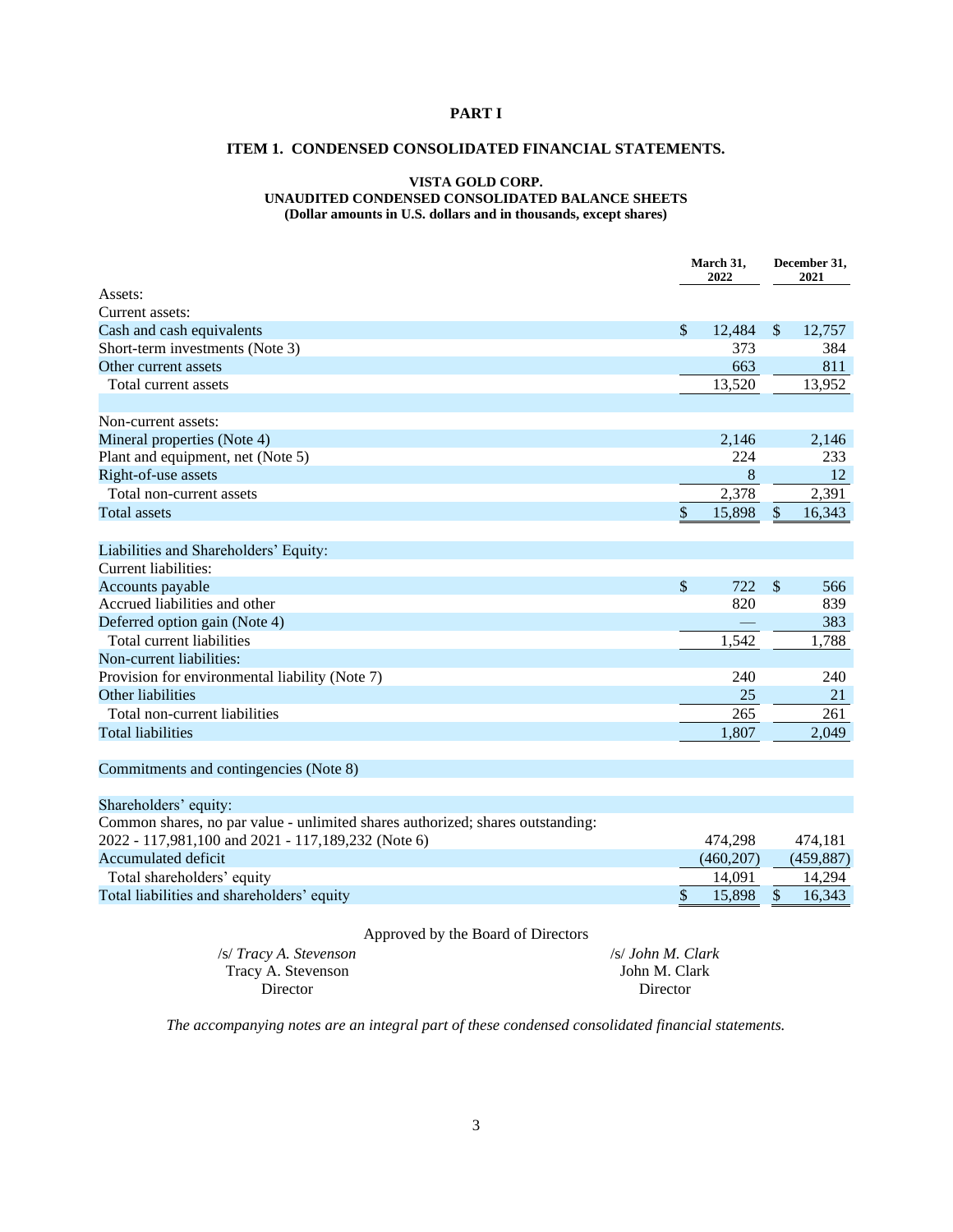#### **VISTA GOLD CORP. UNAUDITED CONDENSED CONSOLIDATED STATEMENTS OF INCOME/(LOSS) (Dollar amounts in U.S. dollars and in thousands, except shares and per share data)**

|                                                              | Three Months Ended March 31, |             |               |             |  |
|--------------------------------------------------------------|------------------------------|-------------|---------------|-------------|--|
|                                                              |                              | 2022        |               | 2021        |  |
| Operating income/(expense):                                  |                              |             |               |             |  |
| Gain on disposal of mineral property interests, net (Note 4) | \$                           | 2,883       | \$            |             |  |
| Exploration, property evaluation and holding costs           |                              | (1,789)     |               | (1,751)     |  |
| Corporate administration                                     |                              | (1,401)     |               | (1,315)     |  |
| Depreciation and amortization                                |                              | (14)        |               | (11)        |  |
| Total operating expense                                      |                              | (321)       |               | (3,077)     |  |
| Non-operating income/(expense):                              |                              |             |               |             |  |
| Loss on other investments                                    |                              |             |               | (30)        |  |
| Interest income                                              |                              |             |               |             |  |
| Other income                                                 |                              |             |               |             |  |
| Total non-operating income/(expense)                         |                              |             |               | (22)        |  |
|                                                              |                              |             |               |             |  |
| Loss before income taxes                                     |                              | (320)       |               | (3,099)     |  |
| Net loss                                                     |                              | (320)       | \$            | (3,099)     |  |
|                                                              |                              |             |               |             |  |
| Basic:                                                       |                              |             |               |             |  |
| Weighted average number of shares outstanding                |                              | 117,444,389 |               | 103,512,054 |  |
| Net loss per share                                           | \$                           | (0.00)      | $\mathcal{S}$ | (0.03)      |  |
| Diluted:                                                     |                              |             |               |             |  |
| Weighted average number of shares outstanding                |                              | 117,444,389 |               | 103,512,054 |  |
| Net loss per share                                           | \$                           | (0.00)      | \$            | (0.03)      |  |
|                                                              |                              |             |               |             |  |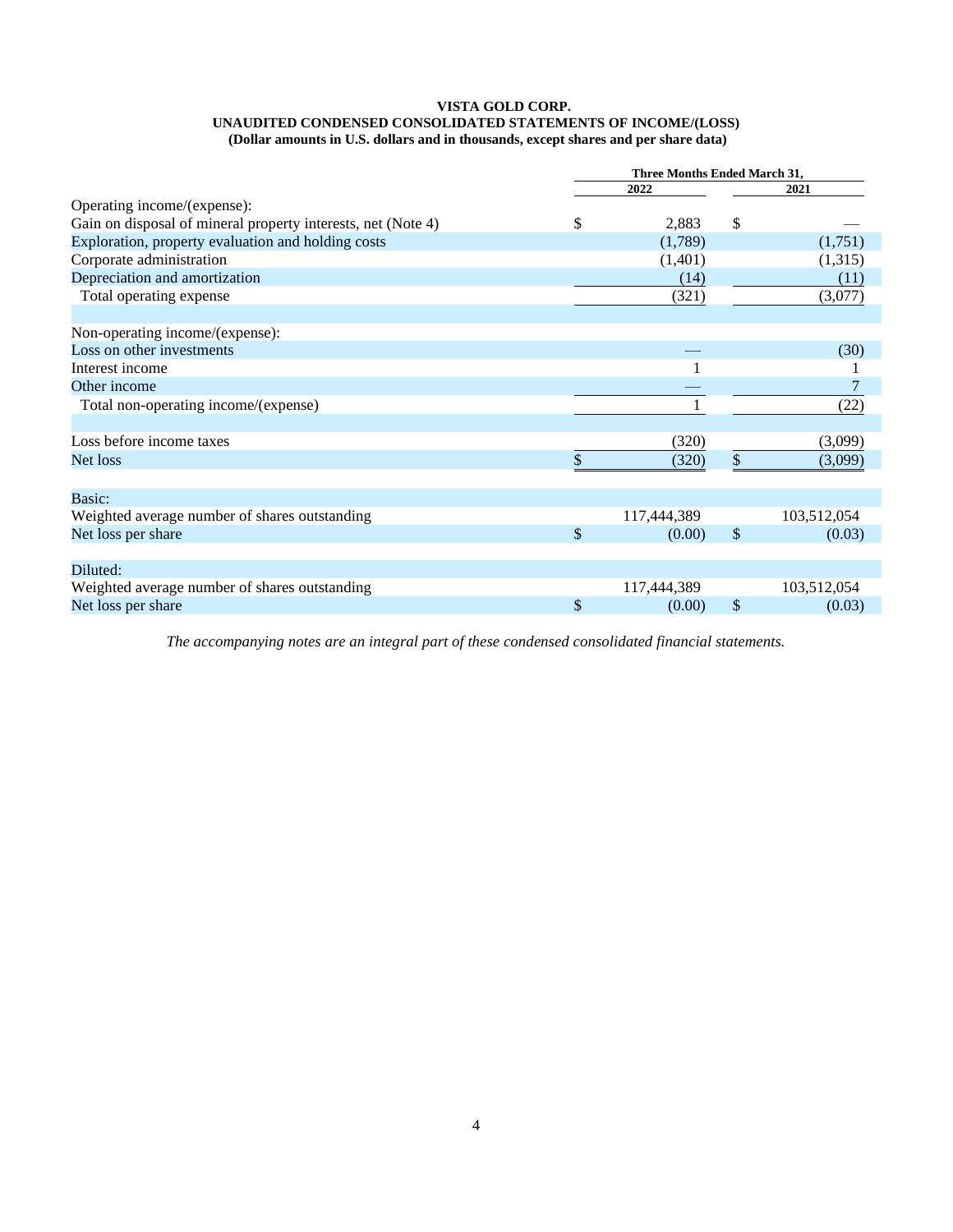#### **VISTA GOLD CORP. UNAUDITED CONDENSED CONSOLIDATED STATEMENTS OF SHAREHOLDERS' EQUITY (Dollar amounts in U.S. dollars and in thousands, except shares)**

|                                                     |               |           |               |                |               | <b>Total</b>  |
|-----------------------------------------------------|---------------|-----------|---------------|----------------|---------------|---------------|
|                                                     | <b>Common</b> |           |               | Accumulated    |               | Shareholders' |
|                                                     | <b>Shares</b> | Amount    |               | <b>Deficit</b> |               | <b>Equity</b> |
| <b>Balances at January 1, 2021</b>                  | 103,171,904   | \$460,501 | $\mathcal{S}$ | (444, 650)     | $\mathcal{S}$ | 15,851        |
| Shares issued, net of offering costs (Note 6)       | 405,800       | 434       |               |                |               | 434           |
| Shares issued (RSUs vested, net of shares withheld) |               |           |               |                |               |               |
| (Note 6)                                            | 421,219       | (194)     |               |                |               | (194)         |
| Stock-based compensation (Note 6)                   |               | 421       |               |                |               | 421           |
| Net loss                                            |               |           |               | (3,099)        |               | (3,099)       |
| <b>Balances at March 31, 2021</b>                   | 103,998,923   | \$461,162 |               | (447,749)      | \$            | 13,413        |
|                                                     |               |           |               |                |               |               |
| <b>Balances at January 1, 2022</b>                  | 117,189,232   | \$474.181 | \$.           | (459.887)      | <sup>\$</sup> | 14,294        |
| Shares issued (RSUs vested, net of shares withheld) |               |           |               |                |               |               |
| (Note 6)                                            | 791,868       | (327)     |               |                |               | (327)         |
| Stock-based compensation (Note 6)                   |               | 444       |               |                |               | 444           |
| Net loss                                            |               |           |               | (320)          |               | (320)         |
| <b>Balances at March 31, 2022</b>                   | 117,981,100   | \$474,298 |               | (460, 207)     | \$            | 14,091        |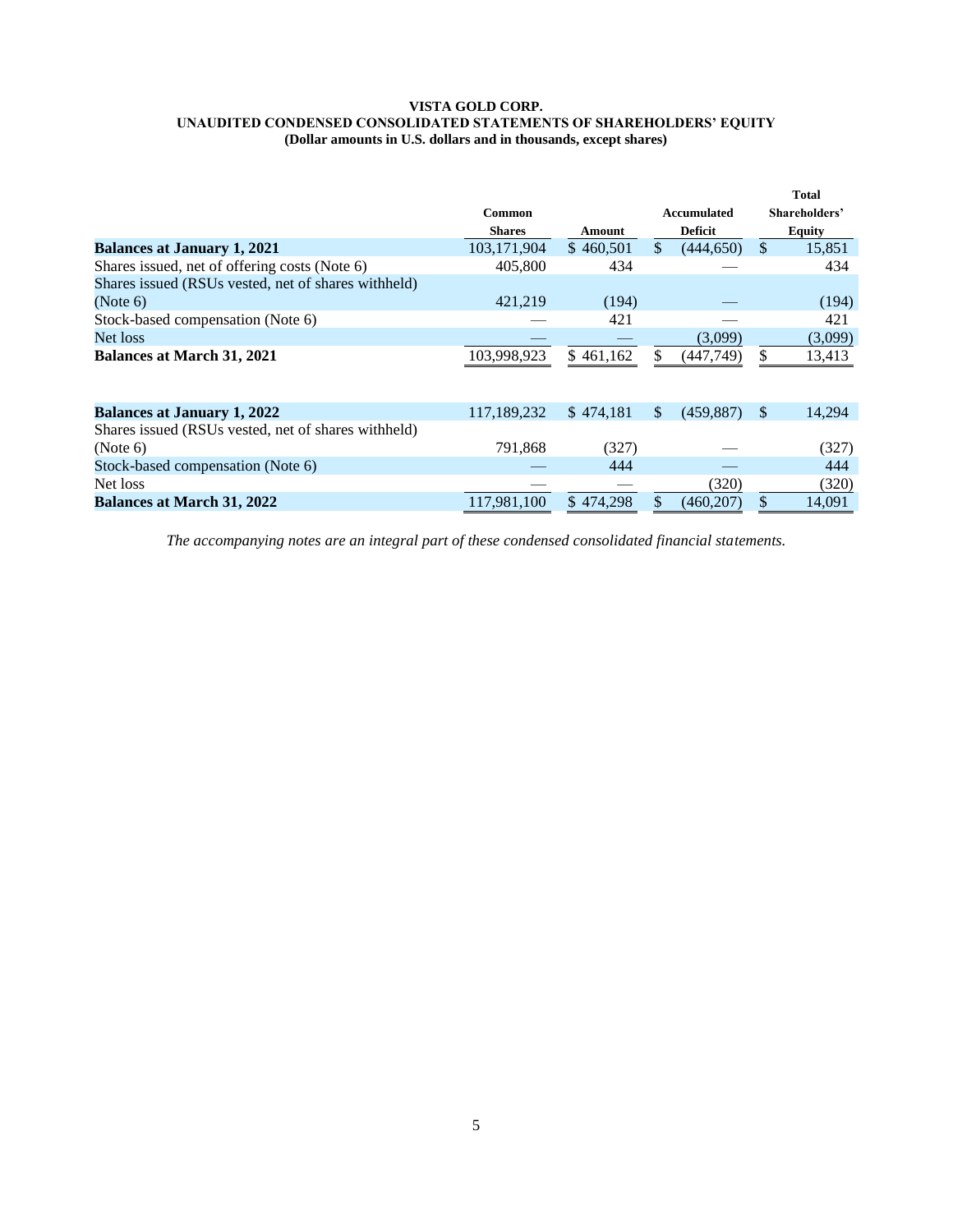### **VISTA GOLD CORP. UNAUDITED CONDENSED CONSOLIDATED STATEMENTS OF CASH FLOWS (Dollar amounts in U.S. dollars and in thousands)**

|                                                                   | Three Months Ended March 31, |          |    |         |  |
|-------------------------------------------------------------------|------------------------------|----------|----|---------|--|
|                                                                   |                              | 2022     |    | 2021    |  |
| Cash flows from operating activities:                             |                              |          |    |         |  |
| Net loss                                                          | \$                           | (320)    | \$ | (3,099) |  |
| Adjustments to reconcile net loss to net cash used in operations: |                              |          |    |         |  |
| Depreciation and amortization                                     |                              | 14       |    | 11      |  |
| Stock-based compensation                                          |                              | 444      |    | 421     |  |
| Gain on disposal of mineral property interests, net               |                              | (2,883)  |    |         |  |
| Loss on other investments                                         |                              |          |    | 30      |  |
| Change in working capital account items:                          |                              |          |    |         |  |
| Other current assets                                              |                              | 148      |    | 120     |  |
| Accounts payable, accrued liabilities and other                   |                              | 145      |    | (8)     |  |
| Net cash used in operating activities                             |                              | (2, 452) |    | (2,525) |  |
| Cash flows from investing activities:                             |                              |          |    |         |  |
| Disposition of short-term investments, net                        |                              | 11       |    | 400     |  |
| Additions to plant and equipment                                  |                              | (5)      |    |         |  |
| Proceeds from option/sale agreements, net                         |                              | 2,500    |    | 1,100   |  |
| Net cash provided by investing activities                         |                              | 2,506    |    | 1,500   |  |
| Cash flows from financing activities:                             |                              |          |    |         |  |
| Proceeds from equity financing, net                               |                              |          |    | 610     |  |
| Payment of taxes from withheld shares                             |                              | (327)    |    | (194)   |  |
| Net cash provided by/(used in) financing activities               |                              | (327)    |    | 416     |  |
|                                                                   |                              |          |    |         |  |
| Net decrease in cash and cash equivalents                         |                              | (273)    |    | (609)   |  |
| Cash and cash equivalents, beginning of period                    |                              | 12,757   |    | 7,762   |  |
| Cash and cash equivalents, end of period                          | \$                           | 12,484   | \$ | 7,153   |  |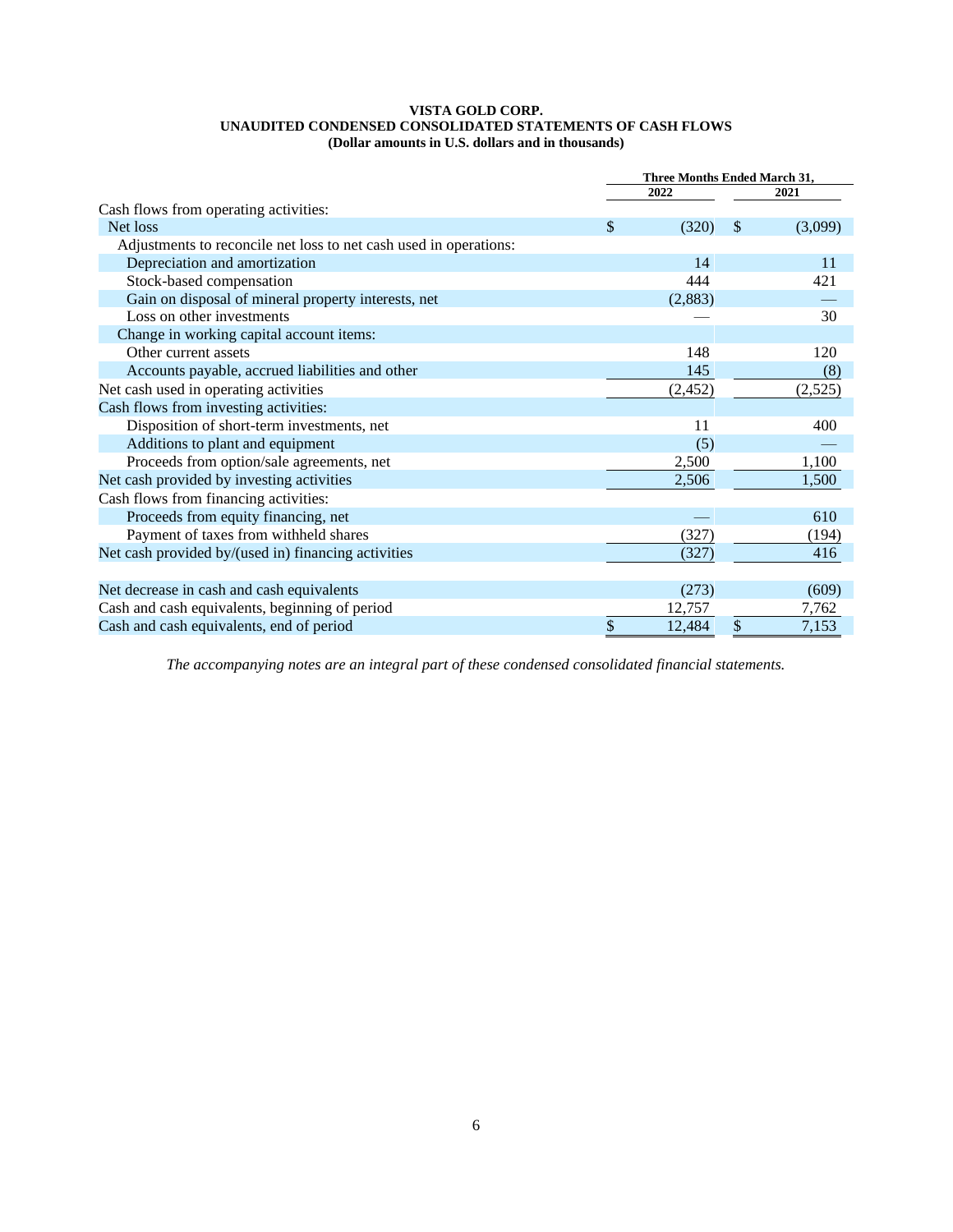## **VISTA GOLD CORP. NOTES TO UNAUDITED CONDENSED CONSOLIDATED FINANCIAL STATEMENTS (Dollar amounts in U.S. dollars and in thousands, except share-related amounts)**

## **1.** *Nature of Operations and Basis of Presentation*

Vista Gold Corp. and its subsidiaries (collectively, "Vista," the "Company," "we," "our," or "us") operate in the gold mining industry. We are focused on evaluation, acquisition, exploration and advancement of gold exploration and potential development projects, which may lead to gold production or value adding strategic transactions such as earn-in right agreements, option agreements, leases to third parties, joint venture arrangements with other mining companies, or outright sales of assets for cash and/or other consideration. We look for opportunities to improve the value of our gold projects through exploration drilling and/or technical studies focused on optimizing previous engineering work. We do not currently generate cash flows from mining operations.

The Company's flagship asset is its 100% owned Mt Todd gold project ("Mt Todd" or the "Project") in Northern Territory, Australia. Mt Todd is the largest undeveloped gold project in Australia. With the approval of the Mining Management Plan in June 2021, all major operating and environmental permits for Mt Todd have been received. Since acquiring Mt Todd in 2006, we have invested substantial financial resources to systematically explore, evaluate, engineer, permit and de-risk the Project. In February 2022, we completed a feasibility study for Mt Todd. In March 2022, we appointed CIBC Capital Markets as our strategic advisor to assist us in evaluating a broad range of alternatives for Mt Todd.

The interim Condensed Consolidated Financial Statements ("interim statements") of the Company are unaudited. In the opinion of management, all adjustments and disclosures necessary for a fair presentation of these interim statements have been included. The results reported in these interim statements are not necessarily indicative of the results that may be reported for the entire year. These interim statements should be read in conjunction with the Company's Consolidated Financial Statements for the year ended December 31, 2021 as filed with the United States Securities and Exchange Commission and Canadian securities regulatory authorities on Form 10-K (the "2021 Financial Statements"). The yearend balance sheet data was derived from the Company's audited financial statements and, in accordance with the instructions to Form 10-Q, certain information and footnote disclosures required by United States generally accepted accounting principles have been condensed or omitted.

References to \$ are to United States dollars and A\$ are to Australian dollars.

## *2. Significant Accounting Policies*

### *Mineral Properties*

Mineral property acquisition costs, including directly related costs, are capitalized when incurred. After acquisition of a mineral property, associated exploration and evaluation costs are expensed as incurred until development commences. Development costs to establish access to mineral reserves and other preparations leading to commercial production will be capitalized once: mineral reserves are established in accordance with subpart 1300 of Regulation S-K under the Securities Exchange Act of 1934, as amended; and a decision is made by the Company to develop the mineral property. Capitalization of development costs will conclude upon commencement of sustainable production.

Capitalized costs associated with a mineral property will be amortized using the units-of-production method over the estimated life of mineral reserves once sustainable production is achieved. If mineral properties are subsequently sold or abandoned, any unamortized costs will be charged to expense in that period.

The recoverability of the carrying values of our mineral properties is dependent upon economic reserves being discovered or developed on the properties, permitting, financing, start-up, and commercial production from, or the sale/lease of, or other strategic transactions related to these properties. Development and/or start-up of any of these projects will depend on, among other things, management's ability to raise sufficient capital for these purposes. Proceeds received from option or sale agreements are ascribed to recovery of the carrying value of the related project until the carrying value reaches zero. Thereafter, any additional proceeds received are recognized as a contract liability (deferred option gain) until control has transferred to the buyer or the related contract terminates.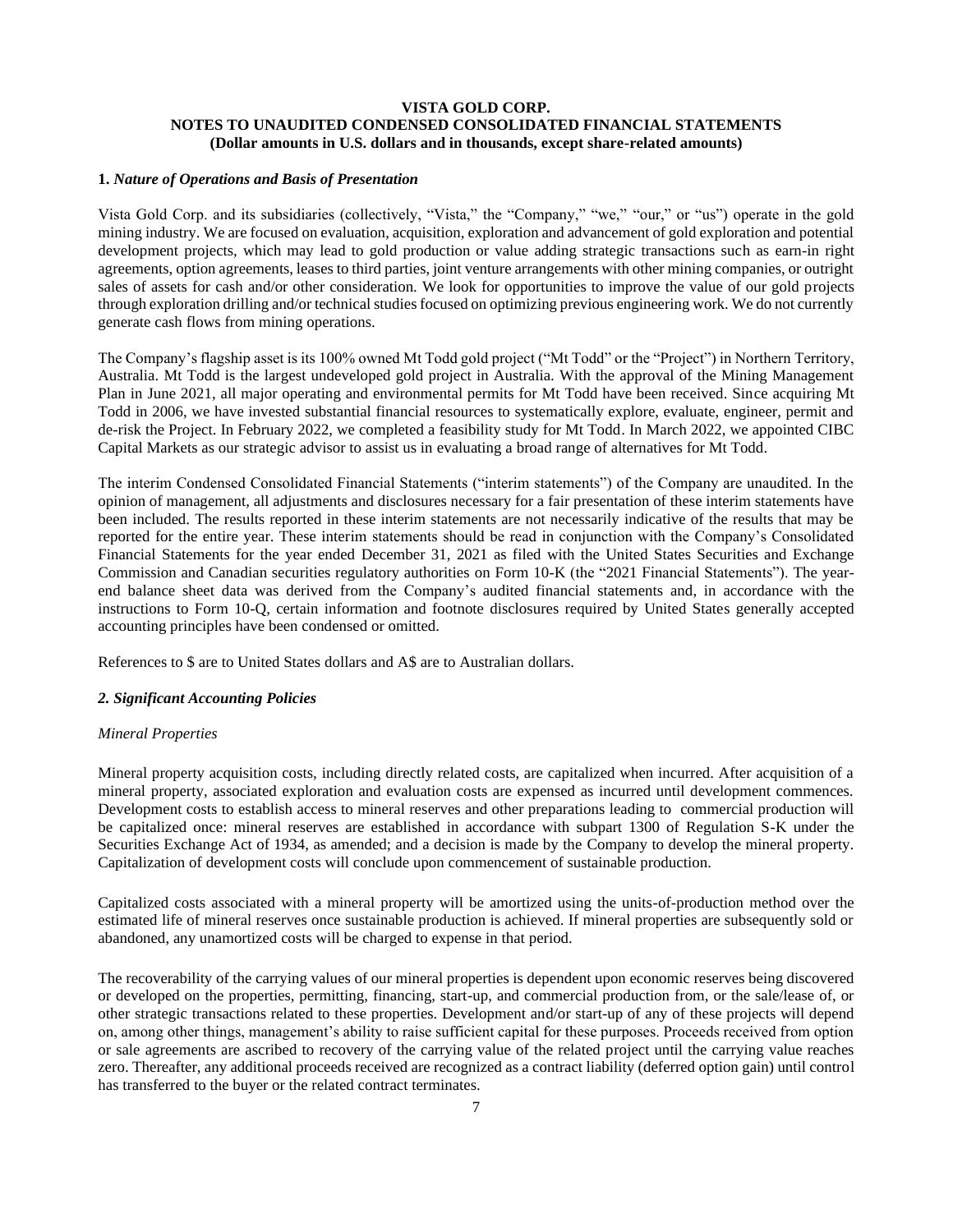We assess the carrying value of mineral properties for impairment whenever information or circumstances indicate the potential for impairment. This would include events and circumstances such as our inability to obtain all the necessary permits, changes in the legal status of our mineral properties, government actions, the results of exploration activities and technical evaluations and changes in economic conditions, including the price of gold and other commodities or input prices. Such evaluations compare estimated future net cash flows with our carrying costs and future obligations on an undiscounted basis. If it is determined that the estimated future undiscounted cash flows are less than the carrying value of the property, a write-down to the estimated fair value will then be reported in our Consolidated Statement of Income/(Loss) for the period. Where estimates of future net cash flows are not determinable and where other conditions indicate the potential for impairment, management uses available market information and/or third-party valuation experts to assess if the carrying value can be recovered and to estimate fair value.

### *Other*

Other significant accounting policies are included in the 2021 Financial Statements.

### *3. Short-term and Other Investments*

### *Short-term investments*

As of March 31, 2022 and December 31, 2021, the amortized cost basis of our short-term investments was \$373 and \$384, respectively, which approximated fair value. Short-term investments were comprised of Australian government treasury securities, which had maturity dates on the date of purchase greater than 90 days but less than one year. Investments with maturity dates of 90 days or less were included in cash and cash equivalents.

### **4.** *Mineral Properties*

### *Mt Todd, Northern Territory, Australia*

The capitalized mineral property values are as follows:

|                    | At March 31, 2022 | At December 31, 2021 |
|--------------------|-------------------|----------------------|
| Mt Todd, Australia | 146               | 2.146                |

**At March 31, 2022 At December 31, 2021**

Vista acquired Mt Todd in March 2006. Transaction-related costs of \$2,146 were capitalized as mineral properties. This amount included the purchase price and related transaction costs. Since 2006, the Company has systematically advanced the Project through exploration, metallurgical testing, engineering, environmental/operational permitting activities, and ongoing site management activities. Costs associated with these activities were charged to expense as incurred. See Note 8 for a discussion of commitments and contingencies associated with Mt Todd.

### *Awak Mas, Sulawesi, Indonesia*

Vista held a net smelter return royalty ("NSR") on the Awak Mas project in Indonesia. Previously, Vista and the holder of Awak Mas amended the original royalty agreement to allow the holder or a nominated party to make certain payments to Vista to cancel the original NSR. The holder of the Awak Mas royalty made the final \$2,500 payment on January 28, 2022. The Company recognized a gain of \$2,883 for this final payment, which included recognition of \$383 that was carried as deferred option gain as of December 31, 2021. With this final payment, the Company has no remaining royalty interest in Awak Mas.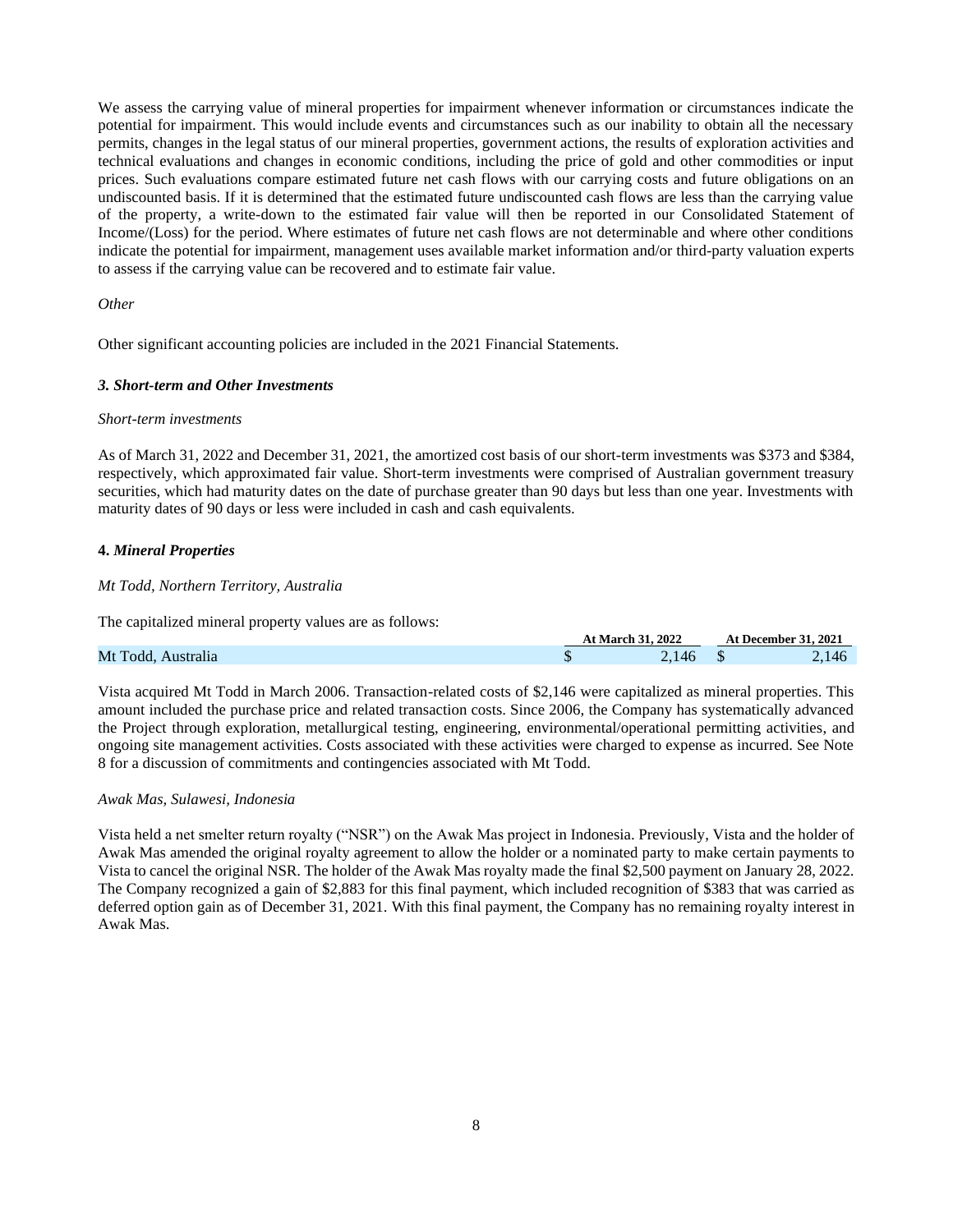### **5.** *Plant and Equipment*

|                             | <b>March 31, 2022</b> |  |                     |  | December 31, 2021 |  |       |             |                     |  |     |
|-----------------------------|-----------------------|--|---------------------|--|-------------------|--|-------|-------------|---------------------|--|-----|
|                             | Accumulated           |  |                     |  |                   |  |       | Accumulated |                     |  |     |
|                             | Cost                  |  | <b>Depreciation</b> |  | Net               |  | Cost  |             | <b>Depreciation</b> |  | Net |
| Mt Todd, Australia          | 5.364                 |  | 5,140               |  | 224               |  | 5.359 |             | 5,126               |  | 233 |
| Corporate, United States    | 333                   |  | 333                 |  |                   |  | 333   |             | 333                 |  |     |
| Used mill equipment, Canada |                       |  |                     |  |                   |  |       |             |                     |  |     |
|                             | 5.697                 |  | 5.473               |  | 224               |  | 5.692 |             | 5.459               |  | 233 |

### **6.** *Common Shares*

#### *Equity Financings*

On July 12, 2021, we closed a public offering that resulted in issuing 12,272,730 common shares in the capital of the Company (each a "Common Share') and 7,408,101 Common Share purchase warrants (each a "Warrant") for net proceeds of \$12,323. Each Warrant entitles the holder thereof to purchase one Common Share at a price of \$1.25 per Common Share (subject to adjustment in certain circumstances) and is exercisable for a period of 36 months from the closing date. The relative fair values of the Common Shares and Warrants, which were classified as equity, were \$11,426 and \$2,074, respectively.

The Company renewed its at-the-market offering agreement in December 2021 (the "ATM Agreement") with H. C. Wainwright & Co. LLC ("Wainwright") to provide balance sheet flexibility at a potentially lower cost than other means of equity issuances. Under the ATM Agreement the Company can, but is not obligated to, issue and sell Common Shares through Wainwright for aggregate gross proceeds of up to \$10,000 (the "ATM Program"). During the three months ended March 31, 2022 and 2021 the Company sold nil and 405,800 Common Shares, respectively, under the ATM Program for net proceeds of \$nil and \$434, respectively. The entire \$10,000 under the renewed ATM Program remained available as of March 31, 2022. Each sale under the ATM Agreement was made pursuant to an "at the market offering" as defined in Rule 415 under the United States Securities Act of 1933, as amended.

### *Warrants*

Warrant activity is summarized in the following table.

|                         | <b>Warrants</b><br>Outstanding | Weighted<br>Average<br><b>Exercise Price</b><br>Per Share | Weighted<br>Average<br><b>Remaining Life</b><br>(Years) |
|-------------------------|--------------------------------|-----------------------------------------------------------|---------------------------------------------------------|
| As of December 31, 2020 | $-$                            |                                                           |                                                         |
| <b>Issued</b>           | 7,408,101                      | 1.25                                                      | 3.0                                                     |
| As of December 31, 2021 | 7,408,101                      | 1.25<br>ъĐ                                                | 2.5                                                     |
| As of March 31, 2022    | 7,408,101                      | 1.25                                                      | 2.3                                                     |

### *Stock-Based Compensation*

The Company's stock-based compensation plans include: restricted share units ("RSUs") issuable pursuant to the Company's long-term equity incentive plan, deferred share units ("DSUs") issuable pursuant to the Company's deferred share unit plan ("DSU Plan") and stock options ("Stock Options") issuable under the Company's stock option plan. Stockbased compensation may be issued to our directors, officers, employees and consultants. The maximum number of Common Shares that may be reserved for issuance under the combined stock-based compensation plans is a variable number equal to 10% of the issued and outstanding Common Shares on a non-diluted basis at any particular time. Vista also issued phantom units in 2018 to be settled in cash over a three-year term. Stock-based compensation and phantom units may be granted from time to time at the discretion of the Board of Directors of the Company (the "Board"), with vesting provisions as determined by the Board.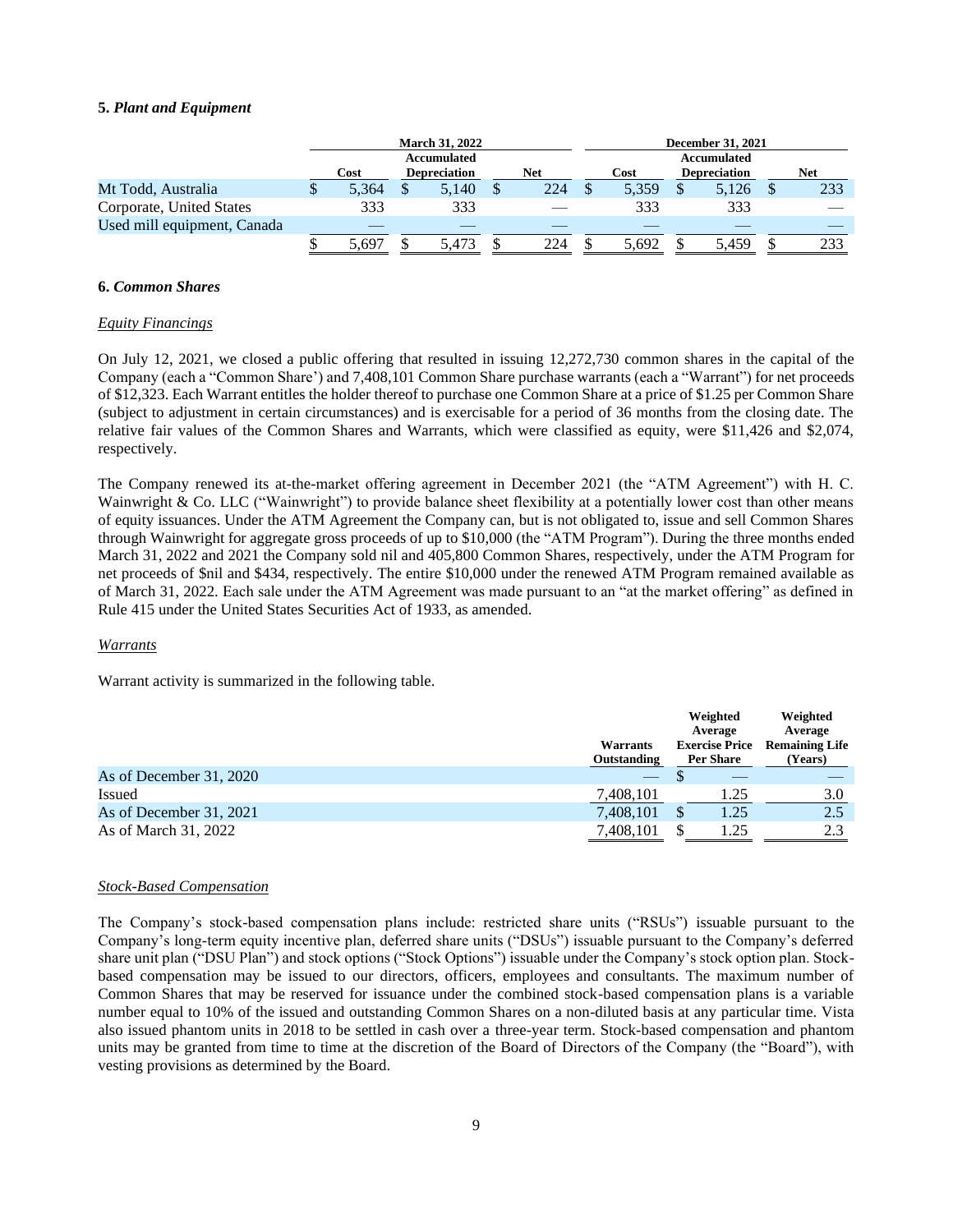Stock-based compensation expense was:

|                      | Three Months Ended March 31, |  |      |  |
|----------------------|------------------------------|--|------|--|
|                      | 2022                         |  | 2021 |  |
| <b>RSUs</b>          | 172                          |  | 206  |  |
| <b>DSUs</b>          | 272                          |  | 212  |  |
| <b>Stock Options</b> | _                            |  |      |  |
|                      | 444                          |  | 42   |  |
|                      |                              |  |      |  |
| Phantom units        | $\overline{\phantom{a}}$     |  | 18   |  |

As of March 31, 2022, unrecognized compensation expense for RSUs was \$632, which is expected to be recognized over a weighted average period of 1.7 years.

## *Restricted Share Units*

The following table summarizes RSU activity:

| ັ                              | <b>Number</b><br>of RSUs |               | <b>Weighted Average</b><br><b>Grant-Date Fair</b><br><b>Value Per RSU</b> |
|--------------------------------|--------------------------|---------------|---------------------------------------------------------------------------|
| Unvested - December 31, 2020   | 2,467,002                | <sup>S</sup>  | 0.42                                                                      |
| Granted                        | 891,000                  |               | 0.76                                                                      |
| Cancelled/forfeited            | (413, 335)               |               | 0.48                                                                      |
| Vested, net of shares withheld | (946, 328)               |               | 0.46                                                                      |
| Unvested - December 31, 2021   | 1,998,339                | <sup>\$</sup> | 0.53                                                                      |
| Granted                        | 759,000                  |               | 0.59                                                                      |
| Cancelled/forfeited            | (361, 460)               |               | 0.50                                                                      |
| Vested, net of shares withheld | (791, 868)               |               | 0.47                                                                      |
| Unvested - March 31, 2022      | 1,604,011                | <sup>\$</sup> | 0.60                                                                      |

During the three months ended March 31, 2022 and 2021, the Company withheld Common Shares with an equivalent value to meet employee withholding tax obligations of \$327 and \$194, respectively, that resulted upon vesting of RSUs during the period. Common Shares withheld are considered cancelled/forfeited.

## *Deferred Share Units*

The DSU Plan provides for granting of DSUs to non-employee directors. DSUs vest immediately, however the Company will issue one Common Share for each DSU only after the non-employee director ceases to be a director of the Company. In March 2022, the Board granted 324,000 DSUs and the Company recognized \$272 in DSU expense. In February 2021, the Board granted 204,000 DSUs and the Company recognized \$212 in DSU expense.

The following table summarizes DSU activity:

|                                 | Number of<br><b>DSUs</b> |   | <b>Weighted Average</b><br><b>Grant-Date Fair</b><br>Value per DSU |
|---------------------------------|--------------------------|---|--------------------------------------------------------------------|
| Outstanding - December 31, 2020 | 726,000                  | J | 0.57                                                               |
| Granted                         | 204,000                  |   | 1.04                                                               |
| Outstanding - December 31, 2021 | 930,000                  | D | 0.68                                                               |
| Granted                         | 324,000                  |   | 0.84                                                               |
| Outstanding - March 31, 2022    | 1,254,000                |   | 0.72                                                               |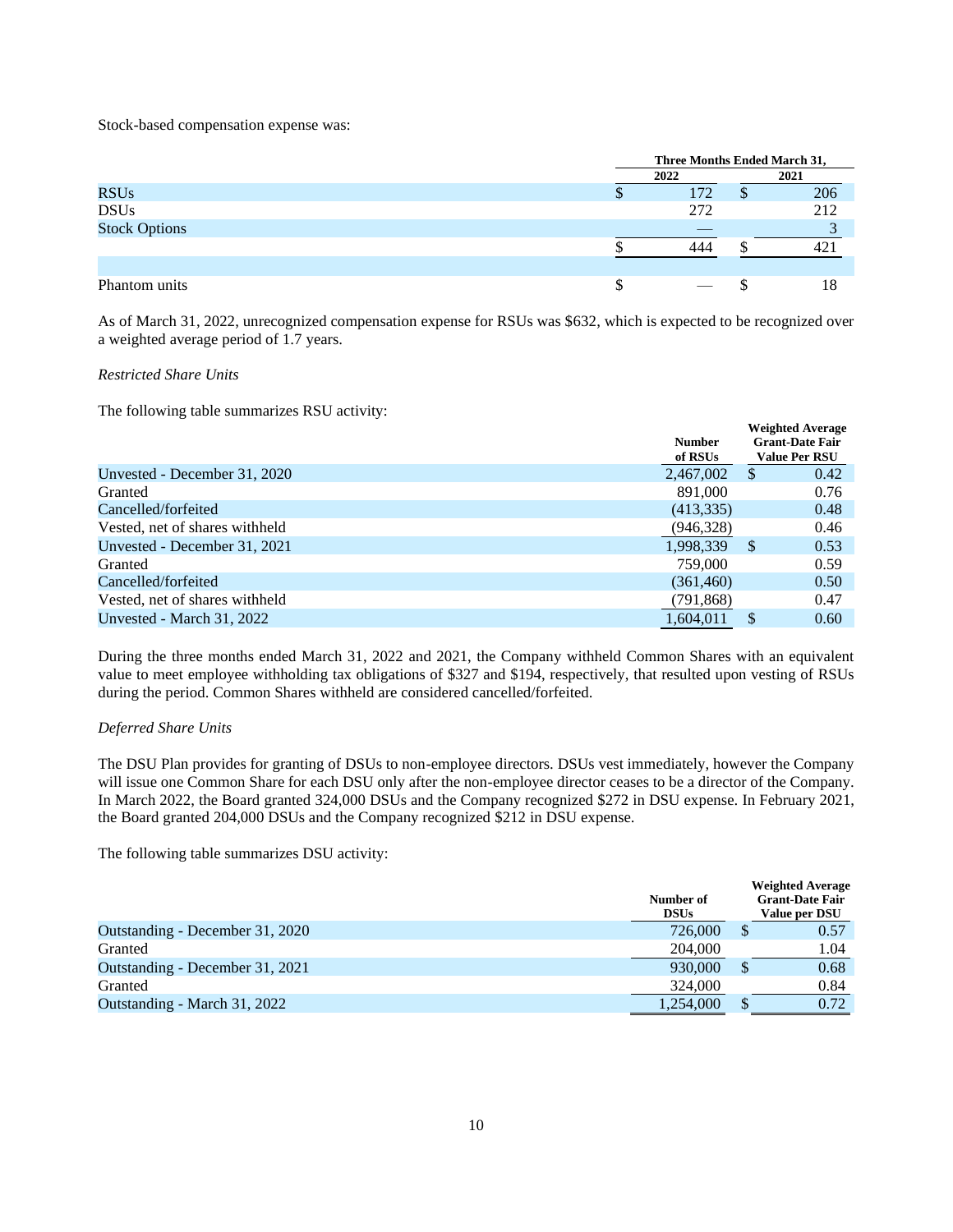### *Stock Options*

The following table summarizes option activity for vested awards:

|                                 | Number of<br><b>Options</b> | <b>Weighted Average</b><br><b>Exercise Price</b><br><b>Per Option</b> | <b>Weighted Average</b><br>Remaining<br><b>Contractual Term</b><br>(Years) | Aggregate<br><b>Intrinsic</b><br>Value |     |  |
|---------------------------------|-----------------------------|-----------------------------------------------------------------------|----------------------------------------------------------------------------|----------------------------------------|-----|--|
| Outstanding - December 31, 2020 | 1,367,000                   | 0.71                                                                  | 2.63                                                                       |                                        | 507 |  |
| Outstanding - December 31, 2021 | 1,367,000                   | 0.71                                                                  | 1.64                                                                       |                                        | 38  |  |
| Outstanding - March 31, 2022    | 1.367.000                   | \$<br>0.71                                                            | 1.39                                                                       |                                        | 466 |  |
|                                 |                             |                                                                       |                                                                            |                                        |     |  |
| Exercisable - March 31, 2022    | 1,367,000                   | 0.71                                                                  |                                                                            |                                        | 466 |  |

### *Phantom Units*

The following table summarizes phantom units activity:

|                              |                                   | <b>Weighted Average</b><br>Remaining |
|------------------------------|-----------------------------------|--------------------------------------|
|                              | Number of<br><b>Phantom Units</b> | <b>Vesting Term</b><br>(Years)       |
| Unvested - December 31, 2020 | 72,000                            | 0.5                                  |
| Vested                       | (72,000)                          |                                      |
| Unvested - December 31, 2021 |                                   |                                      |
| Unvested - March 31, 2022    |                                   |                                      |

## **7.** *Provision for Environmental Liability*

Vista maintains a \$240 provision for reclamation costs attributable to certain mining claims previously held by the Company should no other potentially responsible parties be identified.

## **8.** *Commitments and Contingencies*

Our exploration and development activities are subject to various laws and regulations governing the protection of the environment. These laws and regulations are continually changing and are generally becoming more restrictive. As such, future expenditures that may be required for compliance with these laws and regulations cannot be predicted. We conduct our operations in a manner designed to minimize effects on the environment and believe our operations are in compliance with applicable laws and regulations in all material respects.

The Mt Todd site was not reclaimed by the predecessor owners when the mine closed in 2000. Liability for the reclamation of the environmental conditions at Mt Todd existing prior to the 2006 commencement of Vista's involvement with the Project is presently the responsibility of the government of Northern Territory, Australia (the "NT Government"). After we provide notice to the NT Government that we intend to proceed with development, the Company will then assume these historical rehabilitation liabilities currently estimated by the NT Government at approximately A\$73 million.

Under an agreement with the Jawoyn Association with respect to Mt Todd, we have agreed to a gross proceeds royalty ("GPR") ranging between 0.125% and 2.0%, depending on prevailing gold prices and foreign exchange rates and a 1.0% GPR not tied to gold price or foreign exchange rates. The combined GPR ranges from 1.125% to 3.0%.

## **9.** *Geographic and Segment Information*

The Company has one reportable operating segment. We evaluate, acquire, explore and advance gold exploration and potential development projects, which may lead to gold production or value adding strategic transactions. These activities are currently focused principally in Australia. We reported no revenues during the three months ended March 31, 2022 and 2021. Geographic location of mineral properties and plant and equipment is provided in Notes 4 and 5, respectively.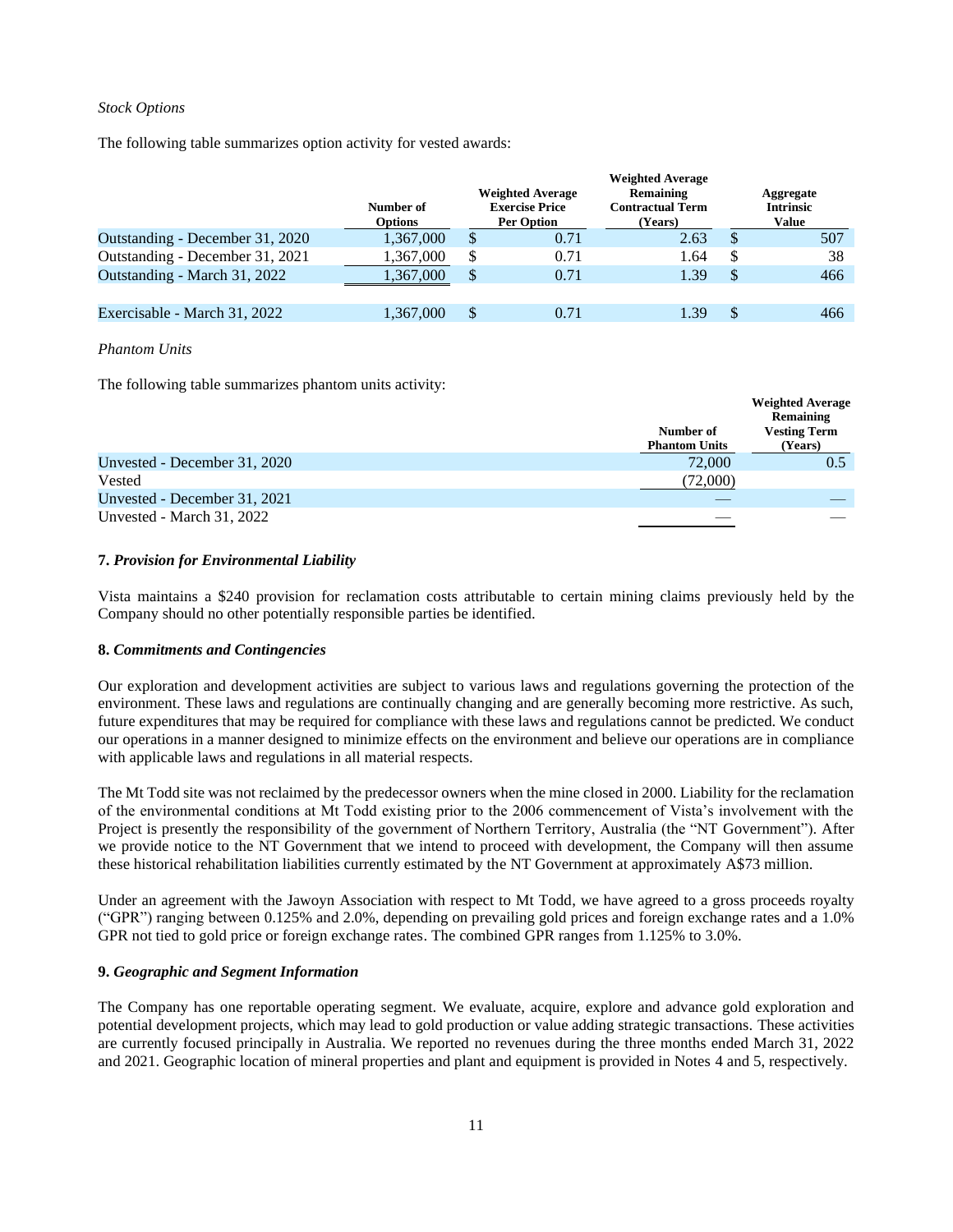## <span id="page-11-0"></span>**ITEM 2. MANAGEMENT'S DISCUSSION AND ANALYSIS OF FINANCIAL CONDITION AND RESULTS OF OPERATIONS.**

*The following discussion and analysis should be read in conjunction with our unaudited condensed consolidated financial statements for the three months ended March 31, 2022, and the related notes thereto, which have been prepared in accordance with generally accepted accounting principles in the United States. This discussion and analysis contains forward-looking statements and forward-looking information that involve risks, uncertainties and assumptions. Our actual*  results may differ materially from those anticipated in these forward-looking statements and information as a result of *many factors. See section heading "Note Regarding Forward-Looking Statements" below.*

## *All dollar amounts are in U.S. dollars in thousands, except per share amounts and currency exchange rates unless specified otherwise.*

### **Overview**

Vista Gold Corp. and its subsidiaries (collectively, "Vista," the "Company," "we," "our," or "us") operate in the gold mining industry. We are focused on evaluation, acquisition, exploration and advancement of gold exploration and potential development projects, which may lead to gold production or value adding strategic transactions such as earn-in right agreements, option agreements, leases to third parties, joint venture arrangements with other mining companies, or outright sales of assets for cash and/or other consideration. We look for opportunities to improve the value of our gold projects through exploration drilling and/or technical studies focused on optimizing previous engineering work. We do not currently generate cash flows from mining operations.

The Company's flagship asset is its 100% owned Mt Todd gold project ("Mt Todd" or the "Project") in Northern Territory, Australia (the "NT"). Mt Todd is the largest undeveloped gold project in Australia. With the approval of the Mining Management Plan ("MMP") in June 2021, all major operating and environmental permits for Mt Todd have been received. Since acquiring Mt Todd in 2006, we have invested substantial financial resources to systematically explore, evaluate, engineer, permit and de-risk the Project. In February 2022, we completed a feasibility study in respect of Mt Todd (the "2022 FS"). We believe this work has added substantial value to the Project and positions the Project for near-term development. In March 2022, we appointed CIBC Capital Markets as our strategic advisor to assist us in evaluating a broad range of alternatives to unlock the value of Mt Todd.

The 2022 FS highlights a 19% increase in gold reserves from 5.85 million ounces, as reported in the Company's amended 2019 pre-feasibility study, to 6.98 million ounces, supporting an operation with average annual production of 479,000 ounces of gold during the first seven years of commercial operations and a low operating cost profile that delivers significant cash flows over a 16-year mine life. See "Mineral Resources and Mineral Reserves Estimates" below for additional information. The 2022 FS reflects the inflationary pressures being faced currently by all operators and developers in the mining industry. While management believes this inflationary trend is transitory, management believes the resilience of Mt Todd is demonstrated by the project economics reflected in the 2022 FS.

Mt Todd's economic returns, when compared to those of the 2019 pre-feasibility study, benefit from the increase in the gold reserve estimate, favorable results of the power plant trade-off study and slightly lower energy costs in the NT. The increase in estimated gold reserves resulted from increasing the gold price used in the reserve estimate from \$1,000 to \$1,125 per ounce and changing the cut-off grade from 0.40 g Au/t to 0.35 g Au/t. Our decision to use a third-party power provider resulted in important positive impacts to our capital costs and insulates the Project from certain construction and operating risks while maintaining what we believe to be attractive operating costs. While our operating costs have increased as a result of higher labor, reagent, grinding media and over-the-fence power costs, our core energy costs yield some offsetting savings.

Management believes the results of the 2022 FS will appeal to potential partners, investors and lenders and allow the Company to evaluate a broad range of development alternatives as we continue to focus on maximizing shareholder value.

The Company continues to focus on monetizing non-core assets as a non-dilutive source of funding. Vista realized \$2,500 in January 2022 in exchange for cancelling its remaining royalty interests in the Awak Mas project in Indonesia "Awak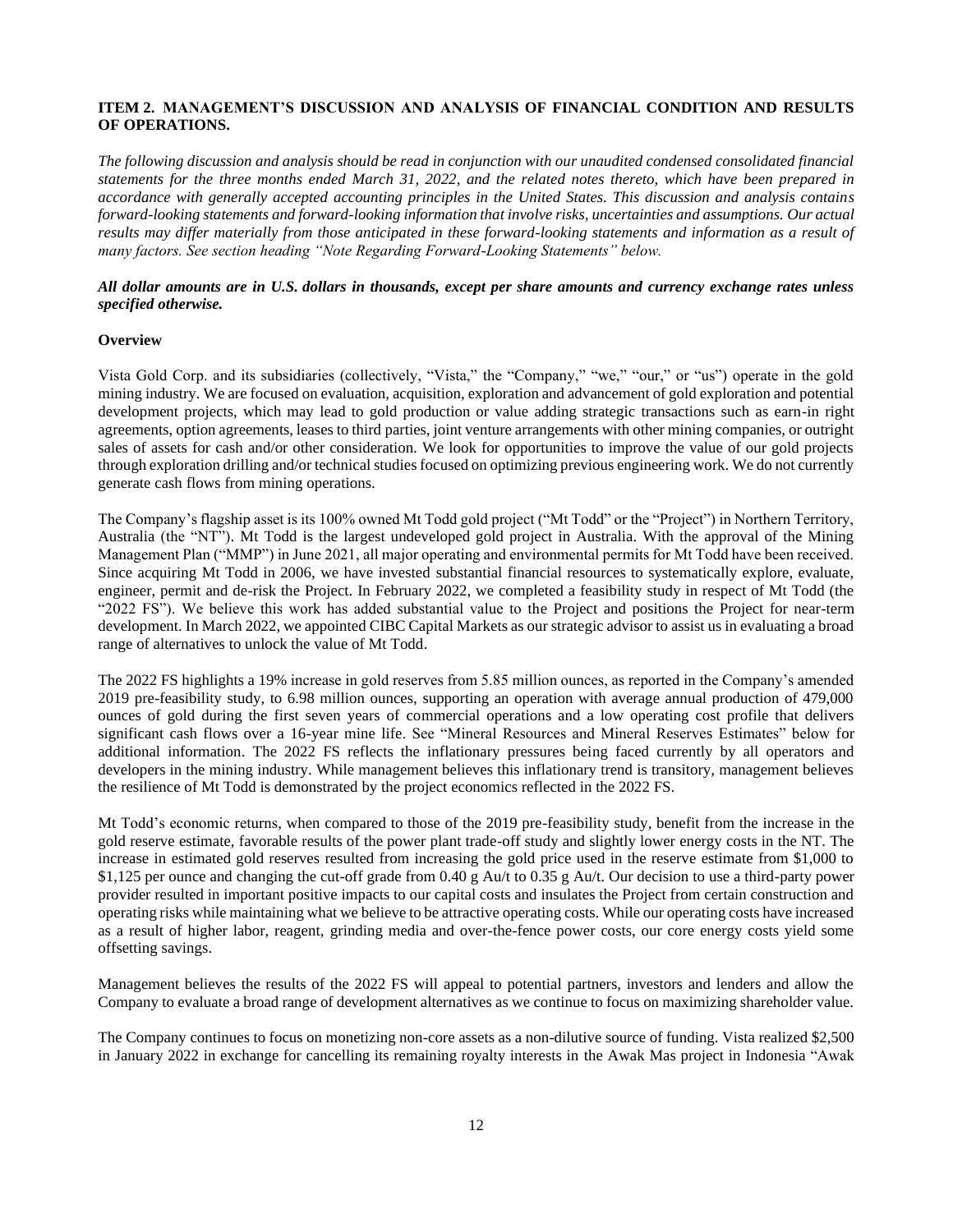Mas"). The Company also owns a royalty interest in a U.S. exploration-stage project and used mill equipment that is being marketed by a third-party mining equipment dealer.

### **Mineral Resources and Mineral Reserves Estimates**

The table below presents the estimated mineral resources for the Project. The effective date of the resource estimates is December 31, 2021. The following mineral resources and mineral reserves were prepared in accordance with both subpart 1300 of Regulation S-K ("S-K 1300") under the Securities Exchange Act of 1934 (the "Exchange Act"), as amended and CIM Definition Standards as set forth in the 2022 FS, which is available as Exhibit 96.1 to the Company's Annual Report on Form 10-K as filed with the Securities and Exchange Commission (the "SEC") on February 24, 2022.

|                      |                  |                             |                                             |                       |                             | 2021 Dased On Ossi, 300/02. Gold     |                  |                             |                                      |                         |                        |                                             |
|----------------------|------------------|-----------------------------|---------------------------------------------|-----------------------|-----------------------------|--------------------------------------|------------------|-----------------------------|--------------------------------------|-------------------------|------------------------|---------------------------------------------|
|                      |                  | <b>Batman Deposit</b>       |                                             | <b>Heap Leach Pad</b> |                             |                                      |                  | <b>Ouigleys Deposit</b>     |                                      | <b>Total</b>            |                        |                                             |
|                      | Tonnes<br>(000s) | Grade<br>$(g \text{ Au}/t)$ | <b>Contained</b><br><b>Ounces</b><br>(000s) | Tonnes<br>(000s)      | Grade<br>$(g \text{ Au}/t)$ | Contained<br><b>Ounces</b><br>(000s) | Tonnes<br>(000s) | Grade<br>$(g \text{ Au}/t)$ | Contained<br><b>Ounces</b><br>(000s) | <b>Tonnes</b><br>(000s) | Grade<br>$(g \, Au/t)$ | <b>Contained</b><br><b>Ounces</b><br>(000s) |
| Measured             | 77.725           | 0.88                        | 2,191                                       |                       |                             |                                      | 594              | 1.15                        | 22                                   | 78,319                  | 0.88                   | 2,213                                       |
| Indicated            | 200,112          | 0.80                        | 5,169                                       | 13,354                | 0.54                        | 232                                  | 7,301            | 1.11                        | 260                                  | 220,767                 | 0.80                   | 5,661                                       |
| <b>Measured</b><br>& |                  |                             |                                             |                       |                             |                                      |                  |                             |                                      |                         |                        |                                             |
| <b>Indicated</b>     | 277,837          | 0.82                        | 7.360                                       | 13,354                | 0.54                        | 232                                  | 7,895            | 1.11                        | 282                                  | 299,086                 | 0.82                   | 7.874                                       |
| Inferred             | 61.323           | 0.72                        | l.421                                       |                       |                             |                                      | 3.981            | 1.46                        | 187                                  | 65,304                  | 0.77                   | 1.608                                       |

| Mt Todd Gold Project – Summary of Gold Mineral Resources at the End of the Fiscal Year Ended December 31, |
|-----------------------------------------------------------------------------------------------------------|
| 2021 based on US\$1,300/oz. Gold                                                                          |

*Notes:*

- *Measured & indicated resources include proven and probable reserves.*
- *Batman and Quigleys resources are quoted at a 0.40g-Au/t cut-off grade. Heap Leach resources are the average grade of the heap, no cut-off applied.*
- *Batman: Resources constrained within a US\$1,300/oz gold WhittleTM pit shell. Pit parameters: Mining Cost US\$1.50/tonne, Milling Cost US\$7.80/tonne processed, G&A Cost US\$0.46/tonne processed, G&A/Year 8,201k US\$, Au Recovery, Sulfide 85%, Transition 80%, Oxide 80%, 0.2g-Au/t minimum for resource shell.*
- *Quigleys: Resources constrained within a US\$1,300/oz gold WhittleTM pit shell. Pit parameters: Mining cost US\$1.90/tonne, Processing Cost US\$9.779/tonne processed, Royalty 1% GPR, Gold Recovery Sulfide, 82.0% and Ox/Trans 78.0%, water treatment US\$0.09/tonne, Tailings US\$0.985/tonne.*
- *Differences in the table due to rounding are not considered material. Differences between Batman and Quigleys mining and metallurgical parameters are due to their individual geologic and engineering characteristics.*
- *Rex Bryan of Tetra Tech is the QP responsible for the Statement of Mineral Resources for the Batman, Heap Leach Pad and Quigleys deposits.*
- *Thomas Dyer of RESPEC is the QP responsible for developing the resource WhittleTM pit shell for the Batman Deposit.*
- *The effective date of the Heap Leach, Batman and Quigleys resource estimate is December 31, 2021.*
- *Mineral resources that are not mineral reserves have no demonstrated economic viability and do not meet all relevant modifying factors.*

# **Mt Todd Gold Project – Summary of Gold Mineral Reserves at the End of the Fiscal Year Ended December 31, 2021 based – 50,000 tpd, 0.35 g Au/t cut-off and \$1,125 per ounce pit design**

|                              |                         | <b>Batman Deposit</b>       |                                      |                  | <b>Heap Leach Pad</b>       |                                             |                         | <b>Total</b>                |                                      |  |
|------------------------------|-------------------------|-----------------------------|--------------------------------------|------------------|-----------------------------|---------------------------------------------|-------------------------|-----------------------------|--------------------------------------|--|
|                              | <b>Tonnes</b><br>(000s) | Grade<br>$(g \text{ Au}/t)$ | Contained<br><b>Ounces</b><br>(000s) | Tonnes<br>(000s) | Grade<br>$(g \text{ Au}/t)$ | <b>Contained</b><br><b>Ounces</b><br>(000s) | <b>Tonnes</b><br>(000s) | Grade<br>$(g \text{ Au}/t)$ | Contained<br><b>Ounces</b><br>(000s) |  |
| Proven                       | 81,277                  | 0.84                        | 2,192                                |                  |                             | $\overline{\phantom{a}}$                    | 81,277                  | 0.84                        | 2,192                                |  |
| Probable                     | 185.744                 | 0.76                        | 4,555                                | 13.354           | 0.54                        | 232                                         | 199.098                 | 0.75                        | 4,787                                |  |
| <b>Proven &amp; Probable</b> | 267,021                 | 0.79                        | 6,747                                | 13.354           | 0.54                        | 232                                         | 280.375                 | 0.77                        | 6.979                                |  |

*Notes:*

• *Thomas L. Dyer, P.E., is the QP responsible for reporting the Batman Deposit Proven and Probable reserves.*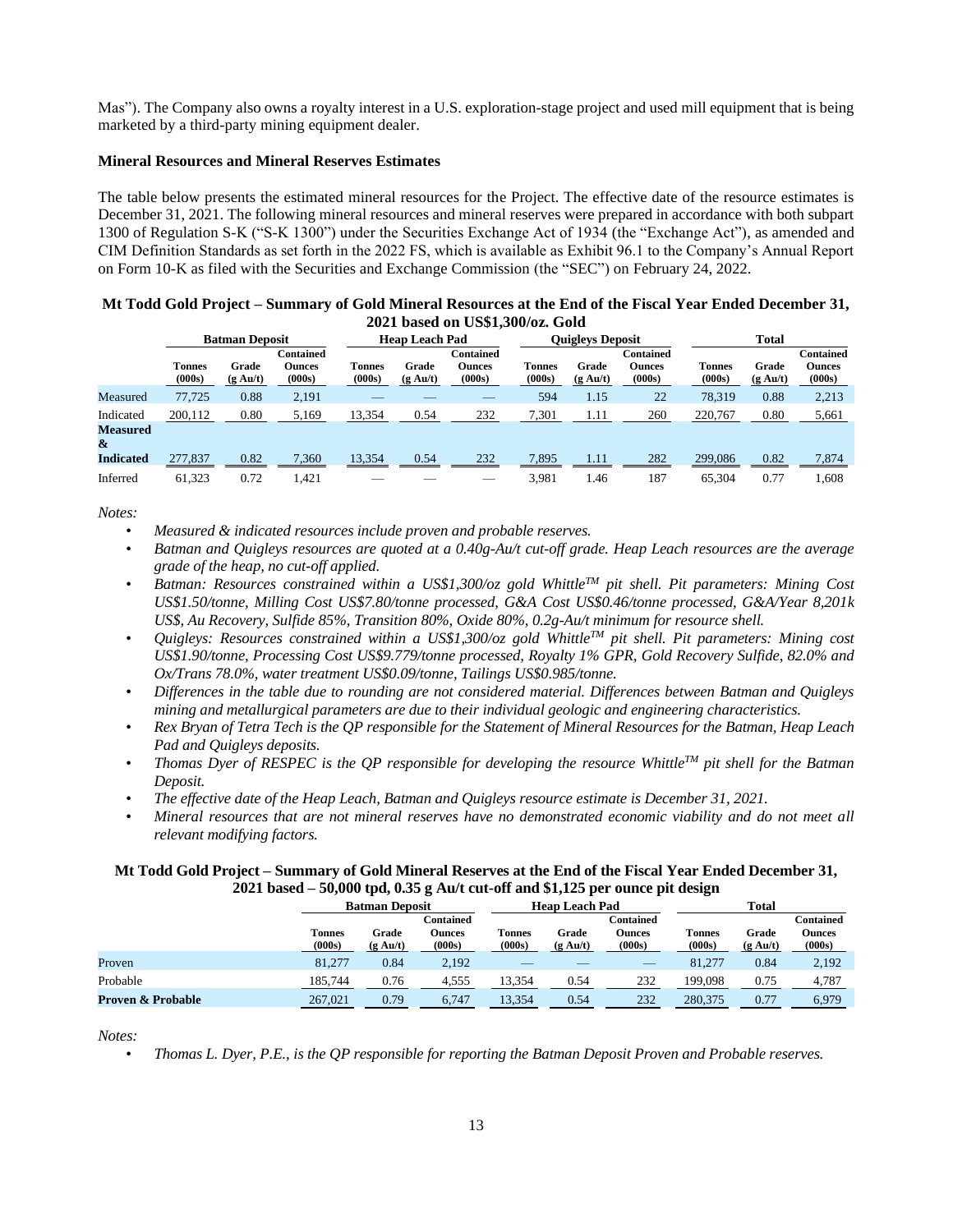- *Batman deposit reserves are reported using a 0.35 g Au/t cutoff grade.*
- *Deepak Malhotra is the QP responsible for reporting the heap-leach pad reserves.*
- *Because all the heap-leach pad reserves are to be fed through the mill, these reserves are reported without a cutoff grade applied.*
- *The reserves point of reference is the point where material is fed into the mill.*
- *The effective date of the mineral reserve estimates is December 31, 2021.*

*Cautionary note to investors: Proven and probable mineral reserves are estimated in accordance with each of S-K 1300 and CIM Definition Standards. A number of risk factors may adversely affect estimated mineral reserves and mineral resources, any of which may result in a reduction or elimination of reported mineral reserves and mineral resources. See "Item 1A. Risk Factors" in the Company's Form 10-K as filed with the SEC on February 24, 2022.*

### **Results from Operations**

### *Summary*

Cash and short-term investments totaled \$12,857 and working capital was \$11,978 at March 31, 2022. See "Liquidity and Capital Resources". The Company had no debt as of March 31, 2022.

Consolidated net loss for the three months ended March 31, 2022 and 2021 was \$320 and \$3,099, or \$0.00 and \$0.03 per basic share, respectively. The principal components of the period-over-period changes are discussed below.

### *Operating income and expenses*

### *Gain on disposition of mineral property interests, net*

In January 2022, the Company received \$2,500 to cancel the remaining 1% net smelter return royalty ("NSR") at Awak Mas. Including recognition of the associated deferred option gain, the Company recognized a gain of \$2,883 upon receipt of the payment.

## *Exploration, property evaluation and holding costs*

Exploration, property evaluation and holding costs were \$1,789 and \$1,751 for the three months ended March 31, 2022 and 2021, respectively. While total costs were relatively similar for the comparative three-month periods, 2022 costs included \$474 for work related to a definitive feasibility study and the 2021 costs included \$161 to pump approximately 1.7 gigaliters of water from the Batman pit and \$154 for other site-related activities that were not repeated in 2022.

### *Corporate administration*

Corporate administration costs were \$1,401 and \$1,315 during the three months ended March 31, 2022 and 2021, respectively. Administrative expenses continue to be relatively consistent from period to period. Personnel costs were slightly higher due to changes in benefits and stock-based compensation.

## **Financial Position, Liquidity and Capital Resources**

### *Operating activities*

Net cash used in operating activities was \$2,452 and \$2,525 for the three months ended March 31, 2022 and 2021, respectively. The slight decrease in operating cash outflows reflects timing of payment.

## *Investing activities*

Net cash provided by investing activities was \$2,506 and \$1,500 for the three months ended March 31, 2022 and 2021, respectively. The principal source of cash from investing activities during the three months ended March 31, 2022 was the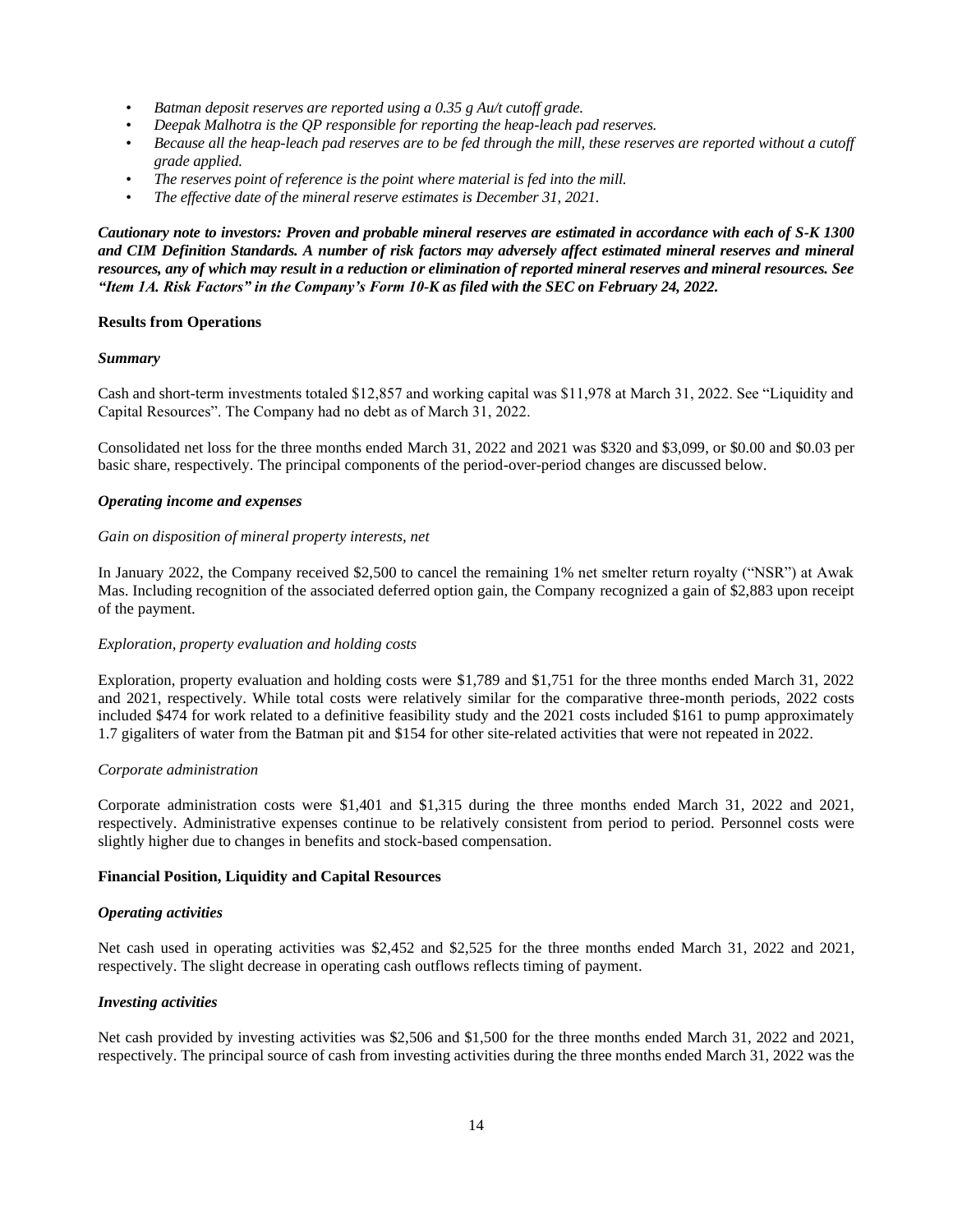\$2,500 final payment for the Awak Mas royalty cancellation. Sources of cash from investing activities during the three months ended March 31, 2021 were \$1,100 from the royalty cancellation payment received for the Los Reyes project in Sinaloa, Mexico, and \$400 net from disposition of short-term investments.

## *Financing activities*

During the three months ended March 31, 2022 and 2021, net cash of (\$327) and \$416, respectively, was (used)/provided by financing activities. Cash used by financing activities during the three months ended March 31, 2022 was for payments for employee withholding tax obligations in lieu of issuing common shares of the Company ("Common Shares"). Cash from financing activities during the three months ended March 31, 2021 included net proceeds of \$610 under the ATM Program (defined below), offset by payments of \$194 for employee withholding tax obligations in lieu of issuing Common Shares.

### *Liquidity and capital resources*

Our cash liquidity position as of March 31, 2022, comprised of cash and cash equivalents of \$12,484, reflected a net decrease of \$273 during the three months ended March 31, 2022. We benefited from net proceeds of \$2,500 for cancellation of the Awak Mas royalty. This cash inflow largely offset expenditures of \$2,773. Key programs advanced during the most recent quarter included additional exploration drilling, work necessary to complete the 2022 FS, related engineering/design work and other technical studies.

As a secondary measure of liquidity, the Company had working capital of \$11,978 and \$12,164 at March 31, 2022 and December 31, 2021, respectively. These amounts were net of deferred option gain of \$nil and \$383, respectively, related to the Awak Mas transaction. The deferred option gain was recognized as income during the three months ended March 31, 2022 and did not require any use of current assets. Consequently, the components of working capital affecting Vista's liquidity and capital resources included:

|                                                    | <b>At March 31, 2022</b> |         |  | <b>At December 31, 2021</b> |  |  |
|----------------------------------------------------|--------------------------|---------|--|-----------------------------|--|--|
| <b>Current Assets</b>                              |                          | 13.520  |  | 13.952                      |  |  |
| Offset by accounts payable and accrued liabilities |                          | (1.542) |  | (1,405)                     |  |  |

Vista completed the 2022 FS and the third phase of its exploration drilling program during the three months ended March 31, 2022. We will have final payments due to vendors for this work during the second quarter of 2022, which we estimate will total approximately \$1,000, nearly \$600 of which was included in accounts payable and accrued liabilities March 31, 2022.

Other potential discretionary programs that may be undertaken during the balance of 2022 could total up to an additional \$600. Fixed costs for corporate activities and Mt Todd care and maintenance are expected to continue at an annualized rate of approximately \$7,000. Cash inflows during 2022 from non-core assets included the \$2,500 received in January 2022 for canceling the remaining Awak Mas royalty. Other potential sources of cash inflows include additional monetization of non-core assets and limited use of the ATM Program.

In February 2022, Australia lifted restrictions on international travel to and from the country for fully vaccinated individuals. Vista believes this action will have a positive impact for the Company by allowing greater in-person interaction between senior management and local stakeholders, and enhancing our process to secure a strategic development partner or other form of transaction.

The Company renewed its at-the-market offering agreement in December 2021 (the "ATM Agreement") with H. C. Wainwright & Co. LLC ("Wainwright") to provide balance sheet flexibility at a potentially lower cost than other means of equity issuances. Under the ATM Agreement the Company can, but is not obligated to, issue and sell Common Shares through Wainwright for aggregate gross proceeds of up to \$10,000 (the "ATM Program"). During the three months ended March 31, 2022, there were \$nil sales under the ATM Program and the entire \$10,000 under the renewed ATM Program remained available as of March 31, 2022. Aggregate net proceeds sold under the prior ATM agreement totaled \$2,830 through December 31, 2021.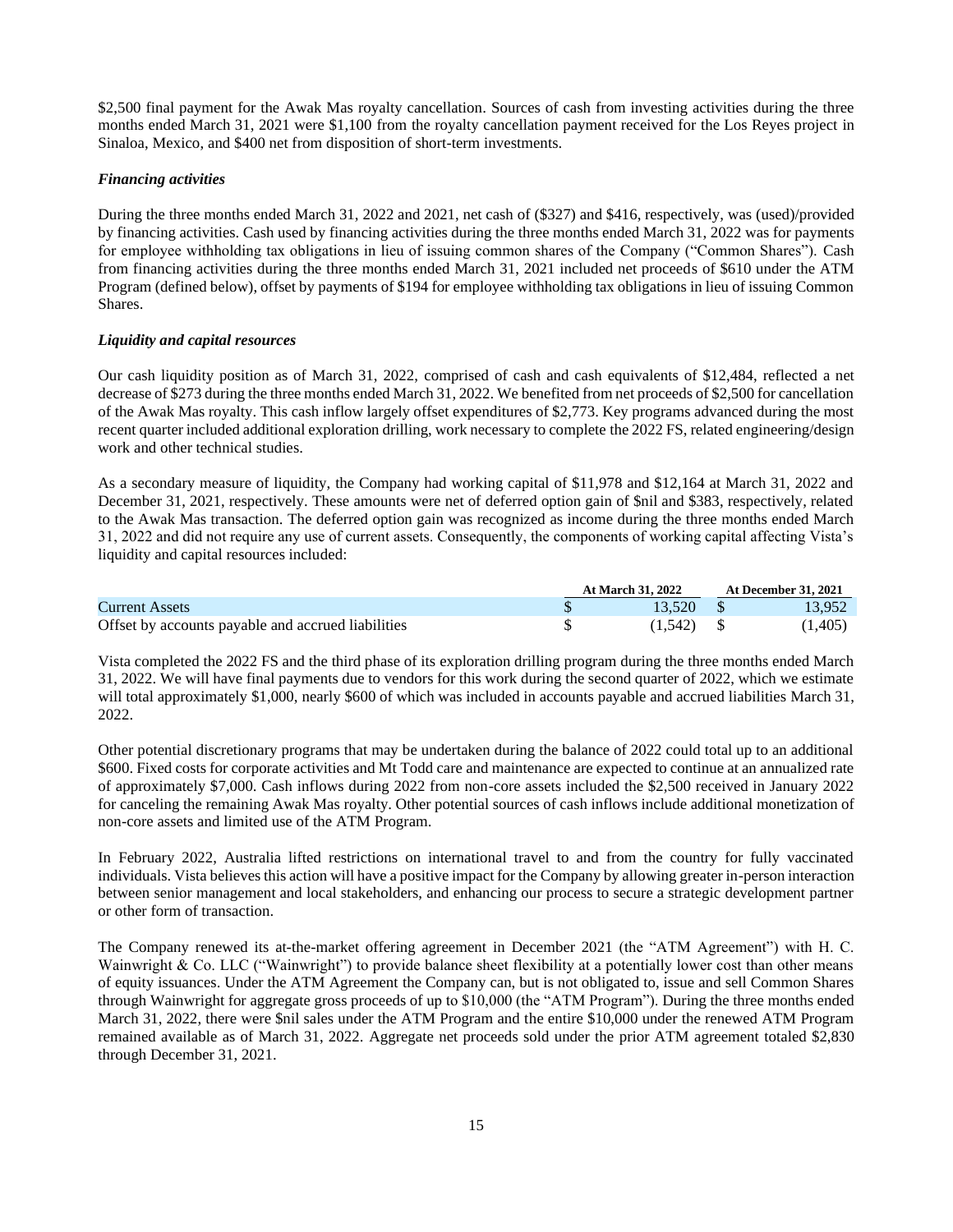Offers or sales of Common Shares under the ATM Program will be made only in the United States in an "at the market offering" as defined in Rule 415 under the United States Securities Act of 1933, as amended, subject to an effective registration statement under the U.S. Securities Act of 1933, as amended, and no offers or sales of Common Shares under the ATM Agreement will be made in Canada. The Common Shares will be distributed at market prices prevailing at the time of sale.

Giving consideration to potential continuing conditions associated with the pandemic and the Company's ongoing initiatives, we believe our existing working capital as of March 31, 2022, together with other potential future sources of non-dilutive financing, will be sufficient to fully fund our currently planned corporate expenses, Project holding costs and discretionary programs for at least 12 months.

Vista's long-term viability depends upon our ability to realize value from our principal asset, Mt Todd. Our primary objective is to maintain adequate liquidity and seek to preserve, enhance and realize value of our core assets in order to achieve positive returns for our shareholders. Our funding strategy is to maintain a low expenditure profile, realize value from non-core assets and, when necessary, issue additional equity or find other means of financing. The underlying value and recoverability of the amounts shown as mineral properties and plant and equipment in our Condensed Consolidated Balance Sheets are dependent on our ability to attract sufficient capital resources to execute our strategy and the ultimate success of our programs to enhance and realize value, most importantly at Mt Todd.

### **Off-Balance Sheet Arrangements**

We have no off-balance sheet arrangements.

### **Contractual Obligations**

We have no material contractual obligations as of March 31, 2022.

### **Projects Update**

### *Mt Todd Gold Project, Northern Territory, Australia*

#### *Recent Developments*

Vista acquired Mt Todd in 2006. Since that time, we have invested over \$105 million to systematically explore, evaluate, engineer, permit and de-risk the Project. Through the end of 2021, all technical reports, mineral resources and reserves estimates, and other property-related disclosures have been reported under Canadian National Instrument 43-101 – Standards of Disclosure for Mineral Projects ("NI 43-101"). Starting in 2022, we were required to also establish mineral resources and reserves estimates under S-K 1300 standards for reporting purposes in the United States, while continuing to meet reporting standards under NI 43-101 for Canadian purposes.

During the most recent quarter ended March 31, 2022, we continued to de-risk Mt Todd and undertake activities to increase shareholder value in a cost-effective manner. We believe Mt Todd's attributes and advanced stage of technical evaluation and permitting provide a solid basis to engage with potential partners, investors and lenders. Key considerations in any potential transaction include value creation by recognizing a greater portion of the intrinsic value of Mt Todd and minimizing future equity dilution. While the pandemic and associated travel restrictions have prevented entry into Australia prior to February 21, 2022, we can now travel in and out of Australia, which we believe should facilitate our process. We continue to work toward this objective and concurrently advance programs to unlock the value of Mt Todd.

Vista completed a feasibility study for Mt Todd and announced the results on February 9, 2022 and filed the SK-1300 and NI 43-101 Technical Reports on February 24, 2022. This study addressed recommendations from the 2019 pre-feasibility study; reflects minor updates of the Project design to be consistent with the MMP; and advanced the levels of engineering and detailed costing in all areas of the Project. It evaluated several trade-off opportunities (e.g., contract power generation,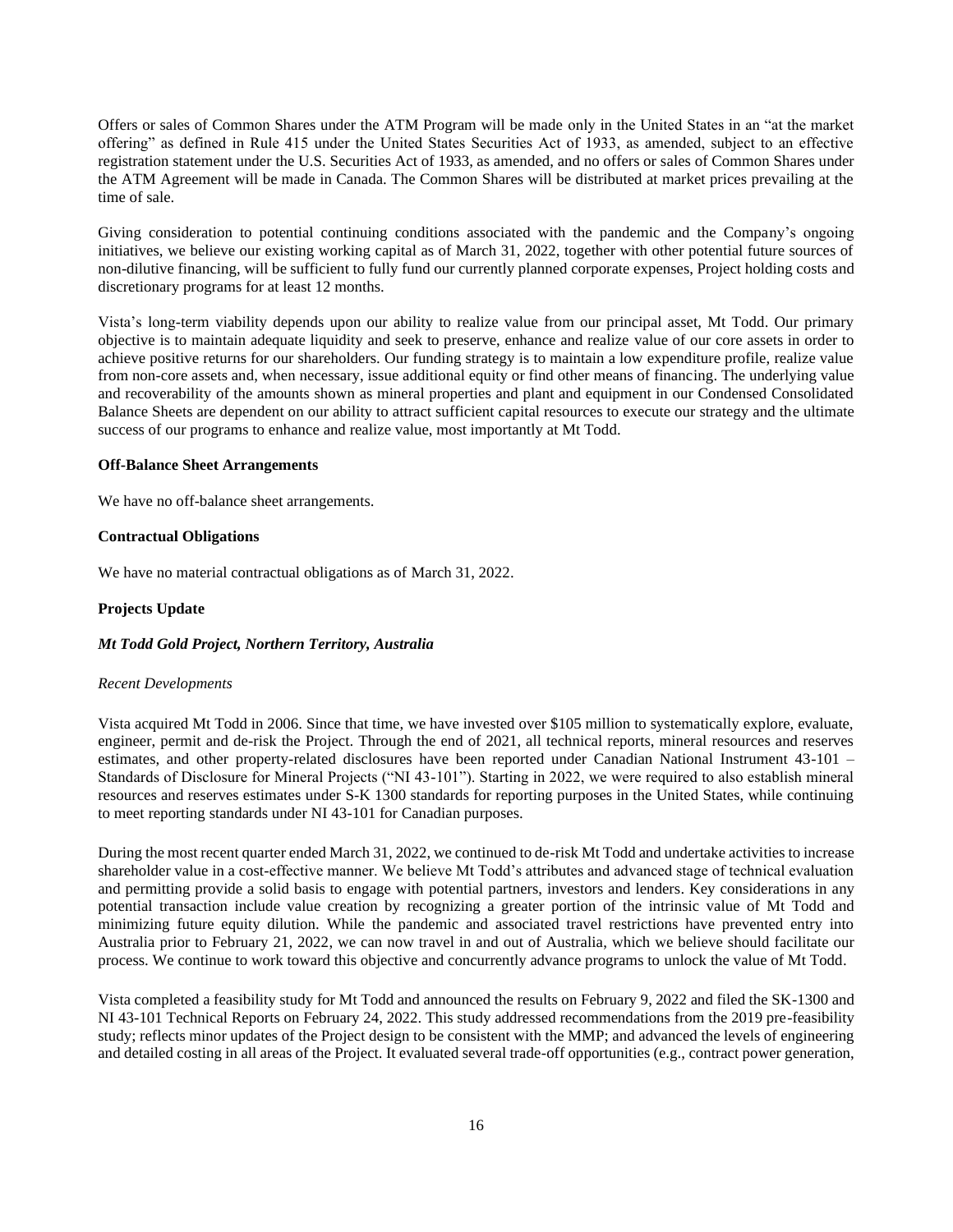contract mining and autonomous truck haulage). With new mine plans at prices more reflective of current gold prices, the 2022 FS resulted in a larger reserve and longer mine life.

The operational MMP for Mt Todd was approved by the Northern Territory Department of Industry, Tourism and Trade in June 2021. The operational MMP (similar to a mine operating permit in North America) was the final major authorization required for the development of the Mt Todd mine. Receipt of this approval marked the achievement of a major de-risking milestone that was a significant focus of the Company for three years. We believe this approval, combined with the previously-approved major environmental permits, demonstrates the quality and advanced stage of engineering and project planning. This operational MMP is being updated for the project changes in the 2022 FS.

Vista completed its exploration drilling at Mt Todd by March 31, 2022 and is awaiting final assay results. The drilling program has focused on identifying connecting structures and mineralization between previously interpreted discrete deposits and the potential for efficient resource growth with future drilling along strike from the Batman deposit, approximately 1.9 kilometers north to the Golf-Tollis/Penguin targets. We believe the program has successfully achieved our goal of demonstrating the regional potential along a 5.4-kilometer portion of the 24-kilometer Batman-Driffield Trend and to outline areas where future drilling can be undertaken to efficiently define additional gold resources.

Vista completed 26 planned drill holes (approximately 8,898 meters). The drill holes consistently intersected mineralization predicted by our geologic model and demonstrate both horizontal and vertical continuity of the targeted structures.

All scientific and technical information herein has been reviewed and approved by John Rozelle, Vista's Sr. Vice President, a "qualified person" as defined by NI 43-101 and S-K 1300.

### *Awak Mas, Indonesia*

Vista held an NSR in Awak Mas. Previously, Vista and the holder of Awak Mas amended our original royalty agreement to allow the holder or a nominated party to make a payment to Vista to cancel half of the original NSR and cancel the second half after making the first payment. The holder of the Awak Mas royalty made the final \$2,500 payment on January 28, 2022. The Company recognized a gain of \$2,883 for this final payment, which included recognition of \$383 that was carried as deferred option gain as of December 31, 2021. With this final payment, the Company has no remaining royalty interest in Awak Mas.

### **Certain U.S. Federal Income Tax Considerations**

Vista has been a "passive foreign investment company" ("PFIC") as defined under Section 1297 of the U.S. Internal Revenue Code of 1986, as amended, in recent years and expects to continue to be a PFIC in the future. Current and prospective United States shareholders should consult their tax advisors as to the tax consequences of PFIC classification and the U.S. federal tax treatment of PFICs. Additional information on this matter is included in Vista's Annual Report on Form 10-K for the year ended December 31, 2021, under "Part II. Item 5. Market for Registrant's Common Equity, Related Stockholder Matters and Issuer Purchases of Equity Securities — Certain United States Federal Income Tax Considerations for U.S. Residents."

### **Note Regarding Forward-Looking Statements**

This quarterly report on Form 10-Q contains "forward-looking statements" within the meaning of the *Private Securities Litigation Reform Act of 1995* and forward-looking information under Canadian securities laws that are intended to be covered by the safe harbor created by such legislation. All statements, other than statements of historical facts, included in this quarterly report on Form 10-Q, our other filings with the Securities and Exchange Commission and Canadian securities commissions and in press releases and public statements by our officers or representatives that address activities, events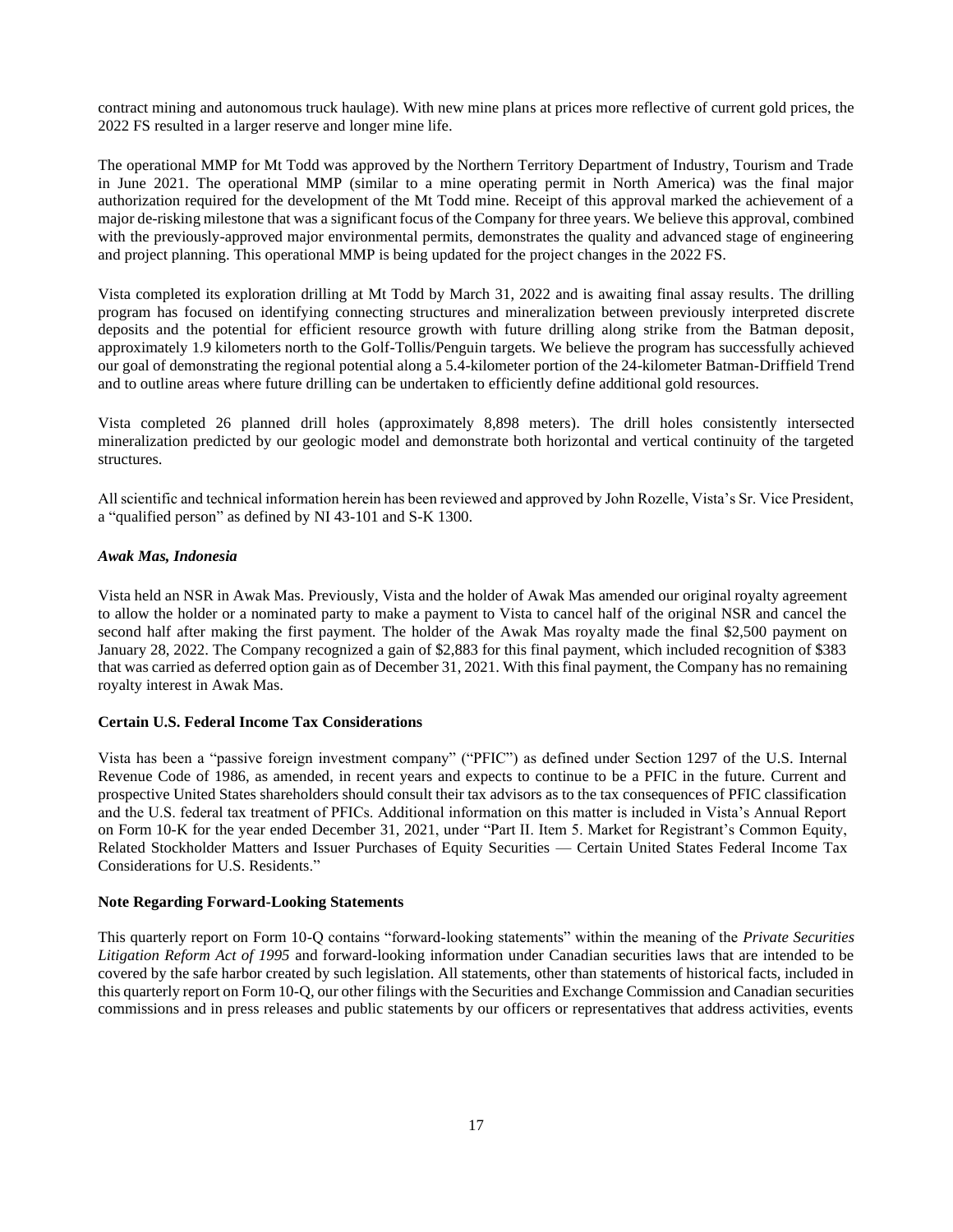or developments that we expect or anticipate will or may occur in the future are forward-looking statements and forwardlooking information, including, but not limited to, such things as those listed below.

### **Operations**

- Our belief that our focus on evaluation, acquisition, exploration and advancement of gold exploration and potential development projects may lead to gold production or value-adding strategic transactions;
- our belief that our work has added substantial value to the Project and positions the Project for near-term development;
- our belief that the results of the 2022 FS will appeal to potential partners, investors and lenders and allow the Company to evaluate a broad range of development alternatives as we continue to focus on maximizing shareholder value;
- our belief that Mt Todd's attributes and advanced stage of technical evaluation and permitting provide a solid basis to engage with prospective development partners;
- our belief that the MMP approval, combined with the previously-approved major environmental permits, demonstrates recognition of the quality and advanced stage of engineering and project planning;
- estimates of future operating and financial performance;
- our belief that recent drilling is consistent with our geologic model and demonstrates vertical and horizontal continuity of mineralization;
- our belief that travel to Australia will have a positive impact for the Company by allowing greater in-person interaction between senior management and local stakeholders, and enhancing our process to secure a strategic development partner or other form of transaction;
- our belief that the drilling program has successfully achieved our goal of demonstrating the regional potential along a 5.4-kilometer portion of the 24-kilometer Batman-Driffield Trend and to outline areas where future drilling can be undertaken to efficiently define additional gold resources;
- our belief that our existing working capital at March 31, 2022, together with other potential future sources of nondilutive financing, will be sufficient to fully fund our currently planned corporate expenses and Project holding costs for at least 12 months;
- our belief that Vista's long-term viability depends upon our ability to realize value from our principal asset, Mt Todd;
- our objective to maintain adequate liquidity and seek to preserve, enhance and realize value of our core assets in order to achieve positive equity returns for our shareholders;

## **Business and Industry**

- our belief that we are in compliance in all material respects with applicable laws and regulations;
- our expectation that we will continue to be a PFIC for U.S. Federal tax purposes;
- the potential that we may grant options and/or other stock-based awards to our directors, officers, employees and consultants; and
- the potential that future expenditures may be required for compliance with various laws and regulations governing the protection of the environment.

Forward-looking statements and forward-looking information have been based upon a number of estimates and assumptions including material estimates and assumptions related to our current business and operating plans, as approved by the Company's Board of Directors; our cash and other funding requirements and timing and sources thereof; results of pre-feasibility and feasibility studies, mineral resource and reserve estimates, preliminary economic assessments and exploration activities; advancements of the Company's required permitting processes; our experience working with our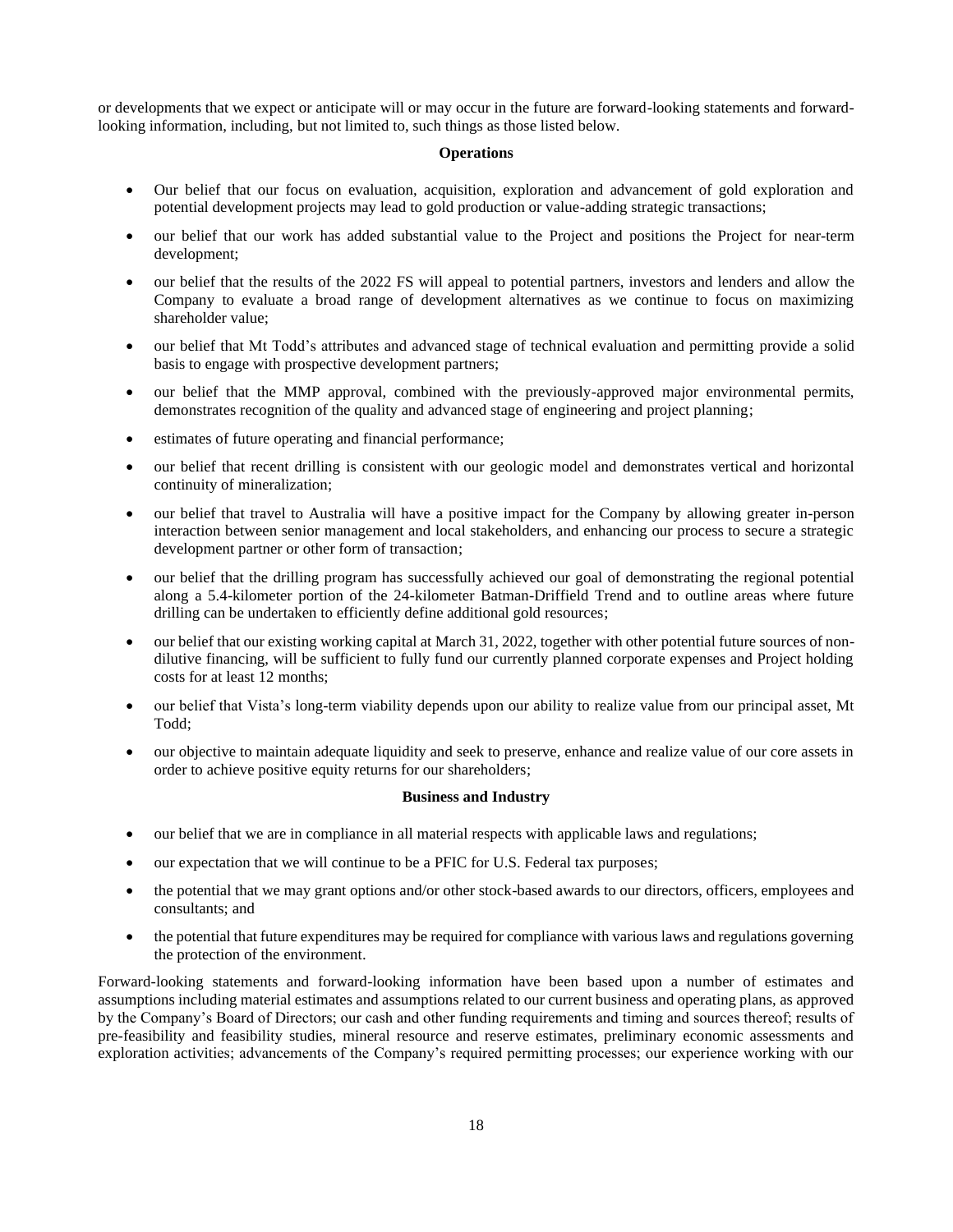regulators; current market conditions and project development plans. The words "estimate," "plan," "anticipate," "expect," "intend," "believe," "will," "may" and similar expressions are intended to identify forward-looking statements and forward-looking information. These statements involve known and unknown risks, uncertainties, assumptions and other factors which may cause our actual results, performance or achievements to be materially different from any results, performance or achievements expressed or implied by such forward-looking statements and forward-looking information. These factors include risks such as:

### **Operating Risks**

- pre-feasibility and feasibility study results, timing and the accuracy of estimates and assumptions on which they are based;
- resource and reserve estimates, the accuracy of such estimates and the accuracy of sampling and subsequent assays and geologic interpretations on which they are based;
- technical and operational feasibility and the economic viability of deposits;
- our ability to obtain, renew or maintain the necessary licenses, authorizations and permits for Mt Todd, including its development plans and operating activities;
- market conditions supporting a decision to develop Mt Todd;
- delays in commencement of construction at Mt Todd;
- our reliance on third-party power generation for the construction and operation of Mt Todd;
- increased costs that affect our operations or our financial condition;
- delays or disruptions in supply chains;
- our reliance on third parties to fulfill their obligations under agreements with us;
- whether projects not managed by us will comply with our standards or meet our objectives;
- whether our acquisition, exploration and development activities, as well as the realization of the market value of our assets, will be commercially successful and whether any transactions we enter into will maximize the realization of the market value of our assets;
- the success of any future joint ventures, partnerships and other arrangements relating to our properties;
- perception of the potential environmental impact of Mt Todd;
- known and unknown environmental and reclamation liabilities, including reclamation requirements at Mt Todd;
- potential challenges to the title to our mineral properties;
- future water supply issues at Mt Todd;
- litigation or other legal claims;
- environmental lawsuits;

## **Financial and Business Risks**

- fluctuations in the price of gold;
- inflation and cost escalation;
- lack of adequate insurance to cover potential liabilities;
- the lack of cash dividend payments by us;
- our history of losses from operations;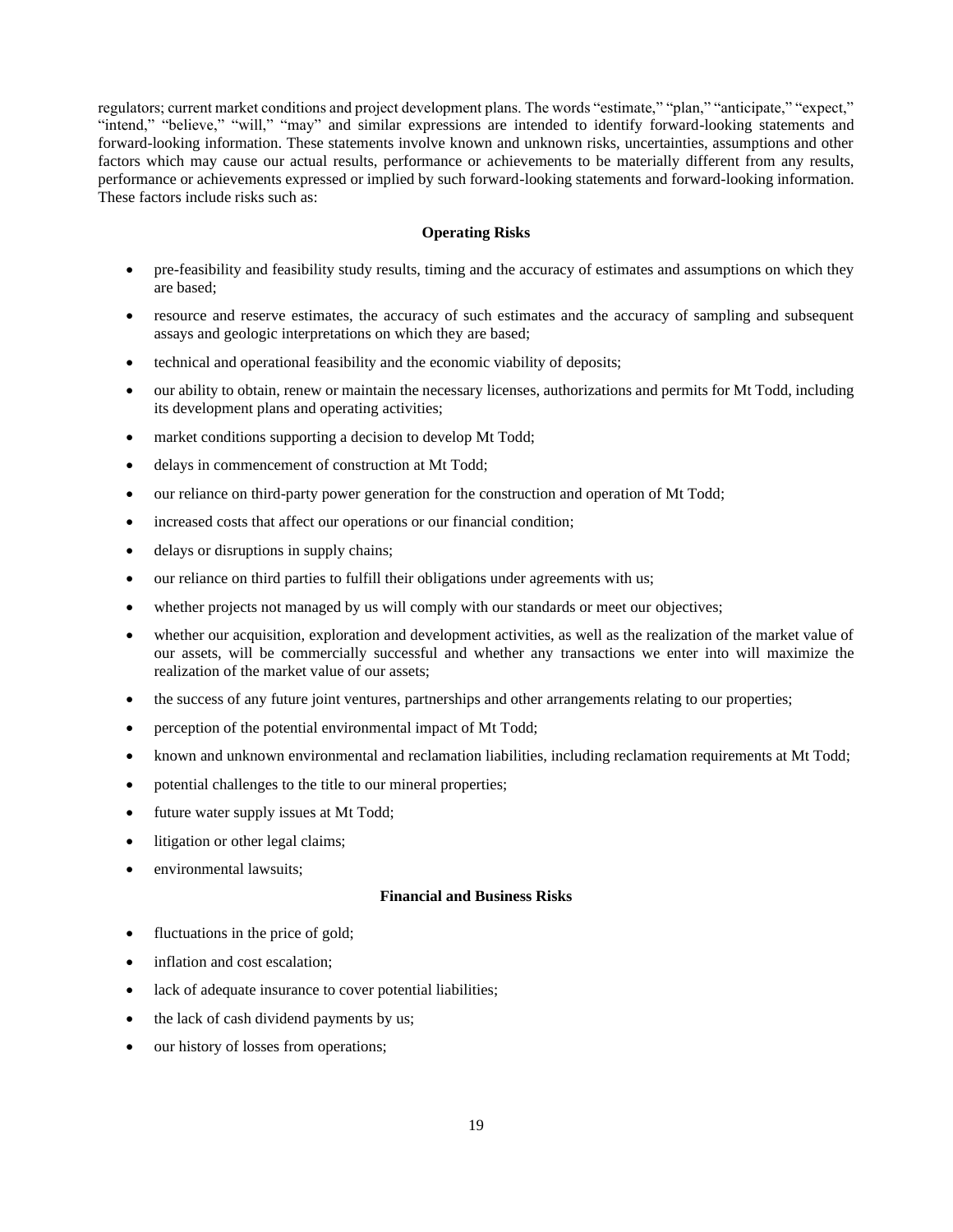- our ability to attract, retain and hire key personnel;
- volatility in our stock price and gold equities generally;
- our ability to obtain a development partner or other means of financing for Mt Todd on favorable terms, if at all;
- our ability to raise additional capital or raise funds from the sale of non-core assets on favorable terms, if at all;
- industry consolidation which could result in the acquisition of a control position in the Company for less than fair value;
- evolving corporate governance and public disclosure regulations;
- intense competition in the mining industry;
- tax initiatives on domestic and international levels;
- potential changes in regulations of taxation initiatives;
- fluctuation in foreign currency values;
- our likely status as a PFIC for U.S. federal tax purposes;
- delays, potential losses, and/or inability to maintain sufficient working capital due to business interruptions, supply chain disruptions, or global economic slowdowns caused by the COVID-19 pandemic;

## **Industry Risks**

- inherent hazards of mining exploration, development and operating activities;
- a shortage of skilled labor, equipment and supplies;
- the accuracy of calculations of mineral reserves, mineral resources and mineralized material and fluctuations therein based on metal prices, and inherent vulnerability of the ore and recoverability of metal in the mining process;
- changes in environmental regulations to which our exploration and development operations are subject could result in increased operating costs or our ability to operate at all; and
- changes in greenhouse gas emissions regulations and standards could result in increased operating costs or our ability to operate at all.

For a more detailed discussion of such risks and other important factors that could cause actual results to differ materially from those in such forward-looking statements and forward-looking information, please see the risk factors contained in our Annual Report on Form 10-K for the year ended December 31, 2021, under "Part I-Item 1A. Risk Factors" and in this report under "Part II-Item 1A. Risk Factors" below. Although we have attempted to identify important factors that could cause actual results to differ materially from those described in forward-looking statements and forward-looking information, there may be other factors that cause results not to be as anticipated, estimated or intended. There can be no assurance that these statements will prove to be accurate, as actual results and future events could differ materially from those anticipated in the statements. Except as required by law, we assume no obligation to publicly update any forwardlooking statements and forward-looking information, whether as a result of new information, future events or otherwise.

# <span id="page-19-0"></span>**ITEM 4. CONTROLS AND PROCEDURES.**

## **Disclosure Controls and Procedures.**

At the end of the period covered by this quarterly report on Form 10-Q for the three months ended March 31, 2022, an evaluation was carried out under the supervision of and with the participation of our management, including the Chief Executive Officer ("CEO") and Chief Financial Officer ("CFO"), of the effectiveness of the design and operations of our disclosure controls and procedures (as defined in Rule 13a-15(e) and Rule 15d-15(e) under the Exchange Act). Based on that evaluation, the CEO and the CFO have concluded that as of the end of the period covered by this quarterly report, our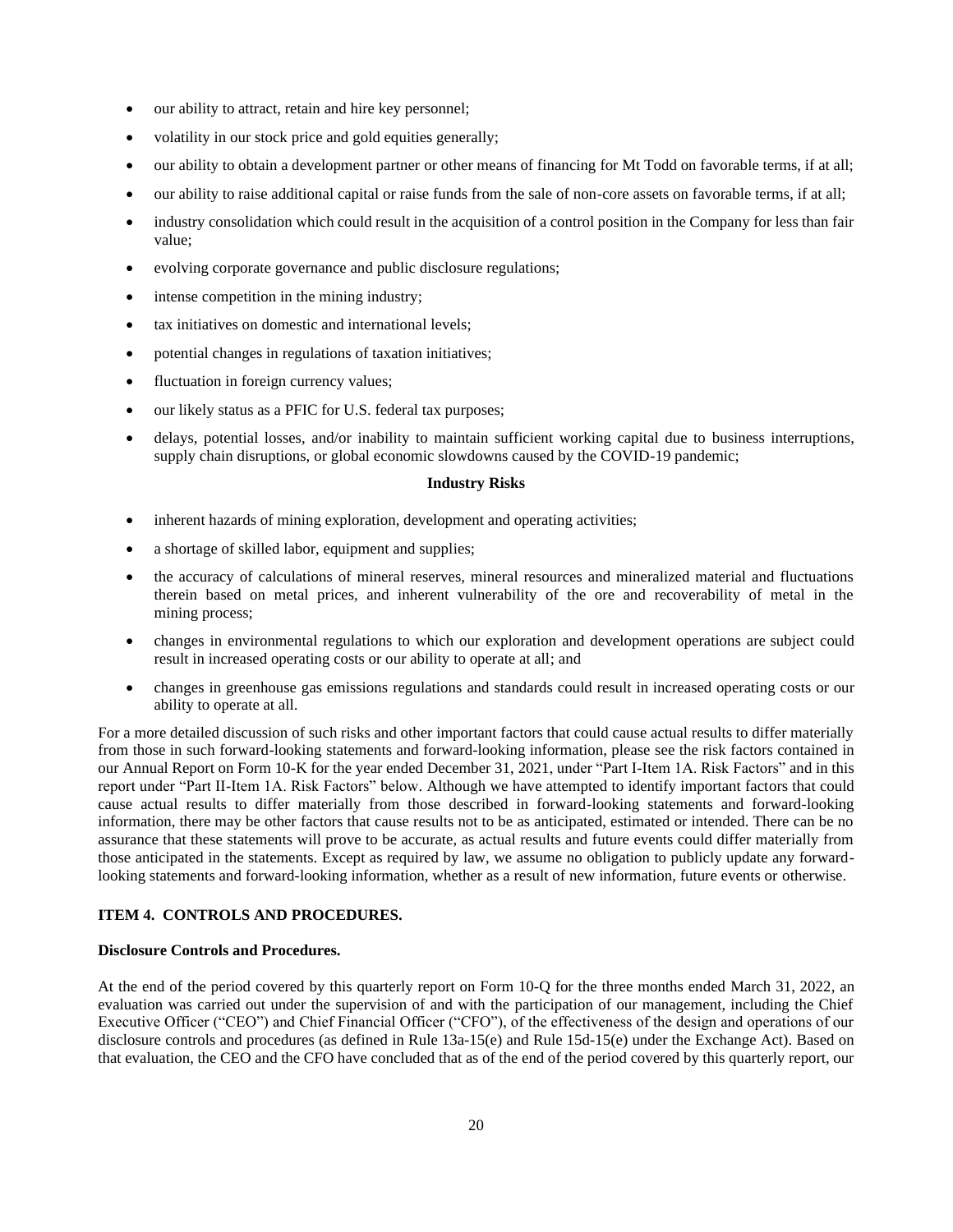disclosure controls and procedures were effective in ensuring that: (i) information required to be disclosed by us in reports that we file or submit to the SEC under the Exchange Act is recorded, processed, summarized and reported within the time periods specified in applicable rules and forms and (ii) material information required to be disclosed in our reports filed under the Exchange Act is accumulated and communicated to our management, including our CEO and CFO, as appropriate, to allow for accurate and timely decisions regarding required disclosure.

### **Changes in Internal Control over Financial Reporting**

There has been no change in our internal control over financial reporting during the quarter ended March 31, 2022, that has materially affected, or is reasonably likely to materially affect, our internal control over financial reporting.

## <span id="page-20-4"></span><span id="page-20-3"></span><span id="page-20-1"></span><span id="page-20-0"></span>**PART II**

### **ITEM 1. LEGAL PROCEEDINGS.**

We are not aware of any material pending or threatened litigation or of any proceedings known to be contemplated by governmental authorities and/or other parties that are, or would be, likely to have a material adverse effect upon us or our operations, taken as a whole.

## <span id="page-20-2"></span>**ITEM 1A. RISK FACTORS.**

There have been no material changes from the risk factors set forth in our Annual Report on Form 10-K for the year ended December 31, 2021 as filed with the SEC and Canadian securities regulatory authorities in February 2022.

## **ITEM 2. UNREGISTERED SALES OF EQUITY SECURITIES AND USE OF PROCEEDS.**

None.

## **ITEM 3. DEFAULTS UPON SENIOR SECURITIES.**

None.

## <span id="page-20-5"></span>**ITEM 4. MINE SAFETY DISCLOSURE.**

We consider health, safety and environmental stewardship to be a core value for us.

Pursuant to Section 1503(a) of the United States *Dodd-Frank Wall Street Reform and Consumer Protection Act of 2011* (the "Dodd-Frank Act"), issuers that are operators, or that have a subsidiary that is an operator, of a coal or other mine in the United States are required to disclose in their periodic reports filed with the SEC information regarding specified health and safety violations, orders and citations, related assessments and legal actions, and mining-related fatalities under the regulation of the Federal Mine Safety and Health Administration ("MSHA") under the *United States Federal Mine Safety and Health Act of 1977* (the "Mine Act"). During the three months ended March 31, 2022, we had no U.S. properties subject to regulation by the MSHA under the Mine Act and consequently no disclosure is required under Section 1503(a) of the Dodd-Frank Act.

## <span id="page-20-6"></span>**ITEM 5. OTHER INFORMATION.**

None.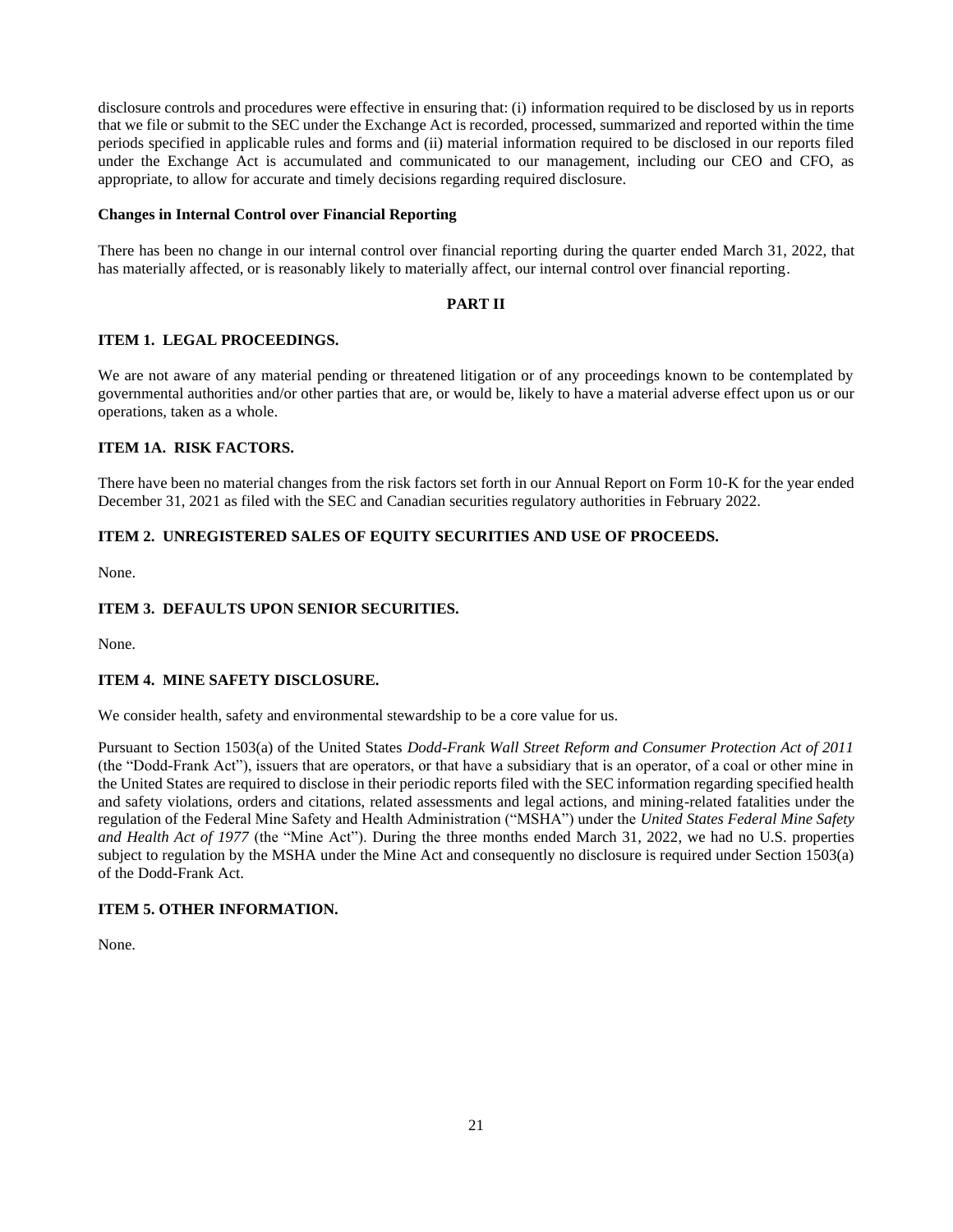# **ITEM 6. EXHIBITS.**

### *Exhibits*

<span id="page-21-0"></span>The following exhibits are filed as part of this report:

| <b>Exhibit</b><br><b>Number</b> | <b>Description</b>                                                                                                                                                                                                                          |
|---------------------------------|---------------------------------------------------------------------------------------------------------------------------------------------------------------------------------------------------------------------------------------------|
| 3.01                            | Certificate of Continuation, previously filed as Exhibit 3.1 to the Corporation's Form 8-K filed with the<br>Commission on June 12, 2013 and incorporated by reference herein (File No. 1-9025)                                             |
| 3.02                            | Notice of Articles, previously filed as Exhibit 3.2 to the Corporation's Form 8-K filed with the Commission on<br>June 12, 2013 and incorporated herein by reference (File No. 1-9025)                                                      |
| 3.03                            | Articles, previously filed as Exhibit 3.3 to the Corporation's Form 8-K filed with the Commission on June 12, 2013<br>and incorporated herein by reference (File No. 1-9025)                                                                |
| 4.01                            | Form of Warrants previously filed as Exhibit 4.1 to the Corporation's Form 8-K filed with the Commission on<br>July 12, 2021 and incorporated by reference herein (File No. 1-9025)                                                         |
| 4.02                            | Form of Underwriters Warrants previously filed as Exhibit 4.2 to the Corporation's Form 8-K filed with the<br>Commission on July 12, 2021 and incorporated by reference herein (File No. 1-9025)                                            |
| $23.1*$                         | Consent of John Rozelle                                                                                                                                                                                                                     |
| $23.2*$                         | Consent of Rex Clair Bryan                                                                                                                                                                                                                  |
| $23.3*$                         | Consent of Thomas Dyer                                                                                                                                                                                                                      |
| $23.4*$                         | <b>Consent of Deepak Malhotra</b>                                                                                                                                                                                                           |
| $31.1*$                         | Certification of Chief Executive Officer pursuant to Rule 13a-14(a) under the Securities Exchange Act of 1934, as<br>amended                                                                                                                |
| $31.2*$                         | Certification of Chief Financial Officer pursuant to Rule 13a-14(a) under the Securities Exchange Act of 1934, as<br>amended                                                                                                                |
| $32.1*$                         | Certification of Chief Executive Officer pursuant to 18 U.S.C. Section 1350, as adopted pursuant to Section 906 of<br>the Sarbanes-Oxley Act of 2002                                                                                        |
| $32.2*$                         | Certification of Chief Financial Officer pursuant to 18 U.S.C. Section 1350, as adopted pursuant to Section 906 of<br>the Sarbanes-Oxley Act of 2002                                                                                        |
| 101.INS <sup>(1)</sup>          | XBRL Instance Document – the instance document does not appear in the Interactive Data File because its XBRL<br>tags are embedded within the Inline XBRL document.                                                                          |
| 101.SCH <sup>(1)</sup>          | <b>XBRL Taxonomy Extension – Schema</b>                                                                                                                                                                                                     |
| 101.CAL <sup>(1)</sup>          | <b>XBRL Taxonomy Extension - Calculations</b>                                                                                                                                                                                               |
| 101.DEF <sup>(1)</sup>          | XBRL Taxonomy Extension - Definitions                                                                                                                                                                                                       |
| 101.LAB <sup>(1)</sup>          | <b>XBRL Taxonomy Extension - Labels</b>                                                                                                                                                                                                     |
| $101.PRE^{(1)}$<br>104          | <b>XBRL Taxonomy Extension – Presentations</b><br>Cover Page Interactive Data File—the cover page interactive data file does not appear in the Interactive Data File<br>because its XBRL tags are embedded within the Inline XBRL document. |

\* - Filed herewith

<sup>(1)</sup> Submitted electronically herewith. Attached as Exhibit 101 to this report are the following formatted in XBRL (Extensible Business Reporting Language): (i) Condensed Consolidated Statements of Income/(Loss) for the three months ended March 31, 2022 and 2021, (ii) Condensed Consolidated Balance Sheets at March 31, 2022 and December 31, 2021, (iii) Condensed Consolidated Statements of Cash Flows for the three months ended March 31, 2022 and 2021, and (iv) Notes to Condensed Consolidated Financial Statements.